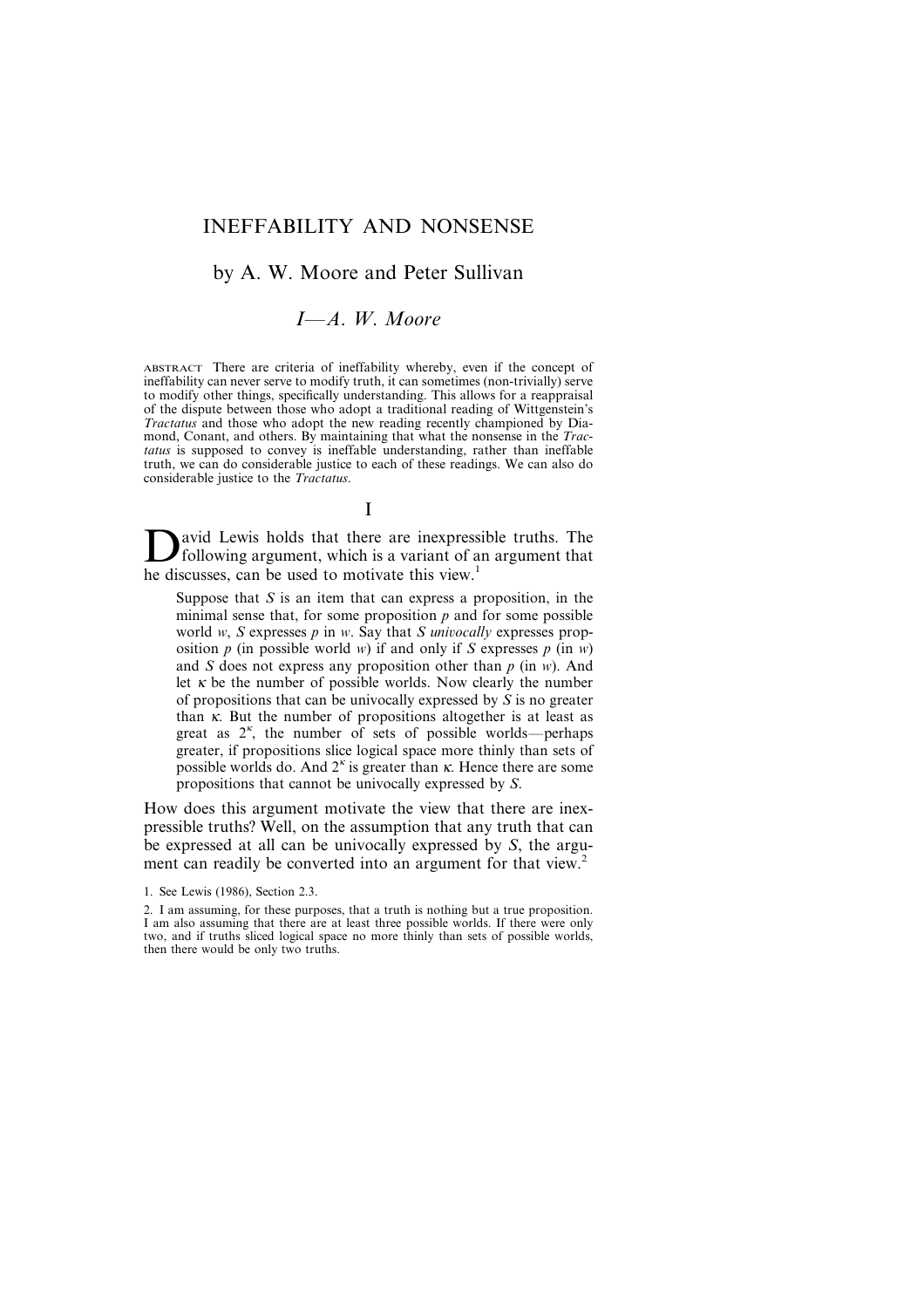This does not settle the matter, however. The assumption that any truth that can be expressed at all can be univocally expressed by *S* is not as innocent as it may appear. It may appear completely innocent. Surely, we may say, if a truth can be expressed at all, then there is a possible world in which, by sheer stipulation perhaps, *S* expresses it, and in which circumstances elsewhere ensure that *S* expresses no other proposition, in some other language say. But a little probing of the original argument reminds us that there is at least one proposition that we have independent reason to deny can be univocally expressed by *S*, namely the proposition that *S* is false.<sup>3</sup> And if *S* does in fact express a proposition, but a falsehood rather than a truth—for instance, if *S* is the sentence 'Grass is pink'—then the proposition that *S* is false is itself a truth. So it is a truth which, though certainly expressible, cannot be univocally expressed by *S*. 4

Lewis himself would accede to this. But he would still regard the original argument as motivating the view that there are inexpressible truths. The point, he would say, is not that there is one special proposition that cannot be univocally expressed by *S*. The point is not even that there is one special family of propositions which, because they involve the semantics of *S*, cannot be univocally expressed by *S*. The point is that there are many more propositions than there are possible worlds. Assuming that  $\kappa$  is infinite, only an infinitesimal minority of all propositions can be univocally expressed by *S*. And that, on Lewis's view, has nothing specifically to do with *S*. It is because only an infinitesimal minority of all propositions can be expressed at all. Most are too 'untidy'. In Lewis's own words, they are 'utterly unpatterned and miscellaneous'. <sup>5</sup> Furthermore, of these 'untidy' propositions, half—if I may so put it—are truths.

## II

How might we respond either to the original argument or to its use in motivating the view that there inexpressible truths?

<sup>3.</sup> See Moore (1984).

<sup>4.</sup> Thus it could not be the case both that 'Grass' was a name of the sentence 'Grass is pink'—understood as univocally expressing some proposition—and that '... is pink' denoted falsehoods.

<sup>5.</sup> *Op*. *cit*., p. 108.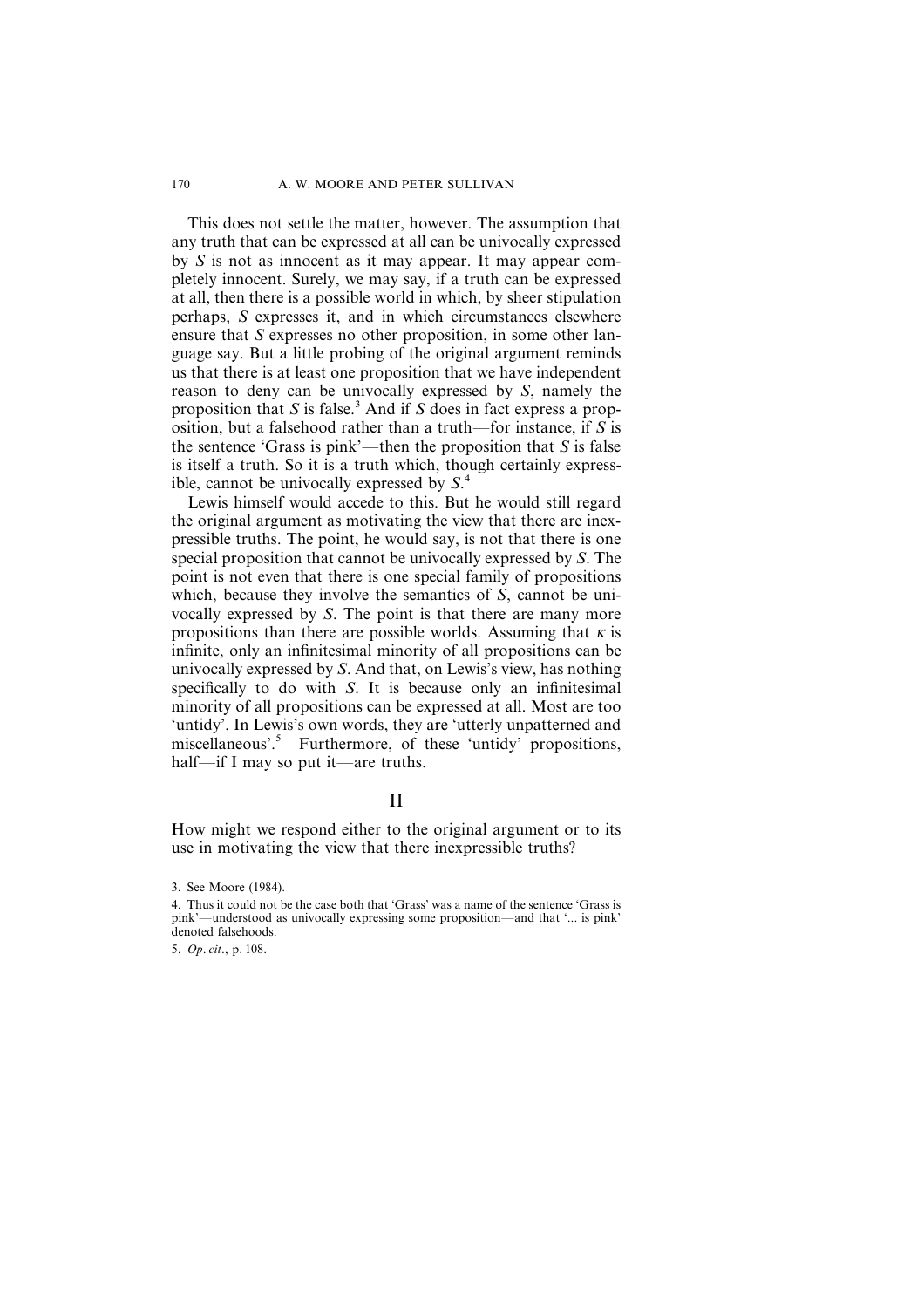There are all sorts of ways of resisting each. We might reject the very idea of possible worlds as entities fit to be counted; likewise propositions. We might deny that every set of possible worlds determines a proposition. We might challenge the attempt to quantify over all truths. $6\,$  We might insist that, even apart from any semantic paradoxes, there are limits to what *S* can express which are not limits to what can be expressed. (The only assumption that has been made so far about *S* is that it is an item that can express a proposition. On some views this is scarcely an assumption at all. On these views suitable conventions can equip anything to express a proposition. But there are other views whereby nothing can express a proposition unless it has some suitable internal complexity. On these views, in order for an item to express any given proposition it needs, at some relevant level, to share the internal complexity of that proposition. Hence even if we stipulate that the letter 'G' shall abbreviate the sentence 'Grass is green,' what then expresses the proposition that grass is green is not, so to speak, just the letter but some suitably structured precondition of the very possibility of our making that particular stipulation.<sup>7</sup>)<sup>8</sup> Another way in which we might respond to the original argument and to the conclusion that there are inexpressible truths would be to accept the conclusion, for the reasons indicated in the argument, and by the standards of expressibility implicit in the argument, but then to try to remove some of the sting from the conclusion by pointing out how high

<sup>6.</sup> Cf. Sullivan (1999–2000). Not that *this*, though it certainly helps us resist the original argument, is likely to help us resist the conclusion that there are inexpressible truths.

<sup>7.</sup> But would there then be an analogue of the original argument, in which the relation of expression was replaced by whatever more complex relation holds, in this example, between the proposition that grass is green and the letter 'G'?

<sup>8.</sup> It is a nice question, incidentally, to which the discussion below adds some piquancy, how the argument and the conclusion would best be resisted within the framework of Wittgenstein's *Tractatus*—Wittgenstein (1961), hereafter abbreviated as *TLP*—according to which 'Man possesses the ability to construct languages capable of expressing every sense': 4.002; cf. 4.5. (In raising this question, I am, of course, prescinding from the nonsensicality of that framework.) At least two of the responses listed above suggest themselves. Thus it could be denied that every set of possible worlds determines a proposition, or, in more Tractarian terms, that every sub-space of logical space is a sense: see  $3.4-3.411$ . Or it could be urged that only what has suitable complexity can express a given truth: see 3.1 ff., 3.332, 3.34 ff., and 4.5; also relevant is 4.0621. Note, however, that this latter response would fall prey to the analogue of the original argument mentioned in the previous footnote.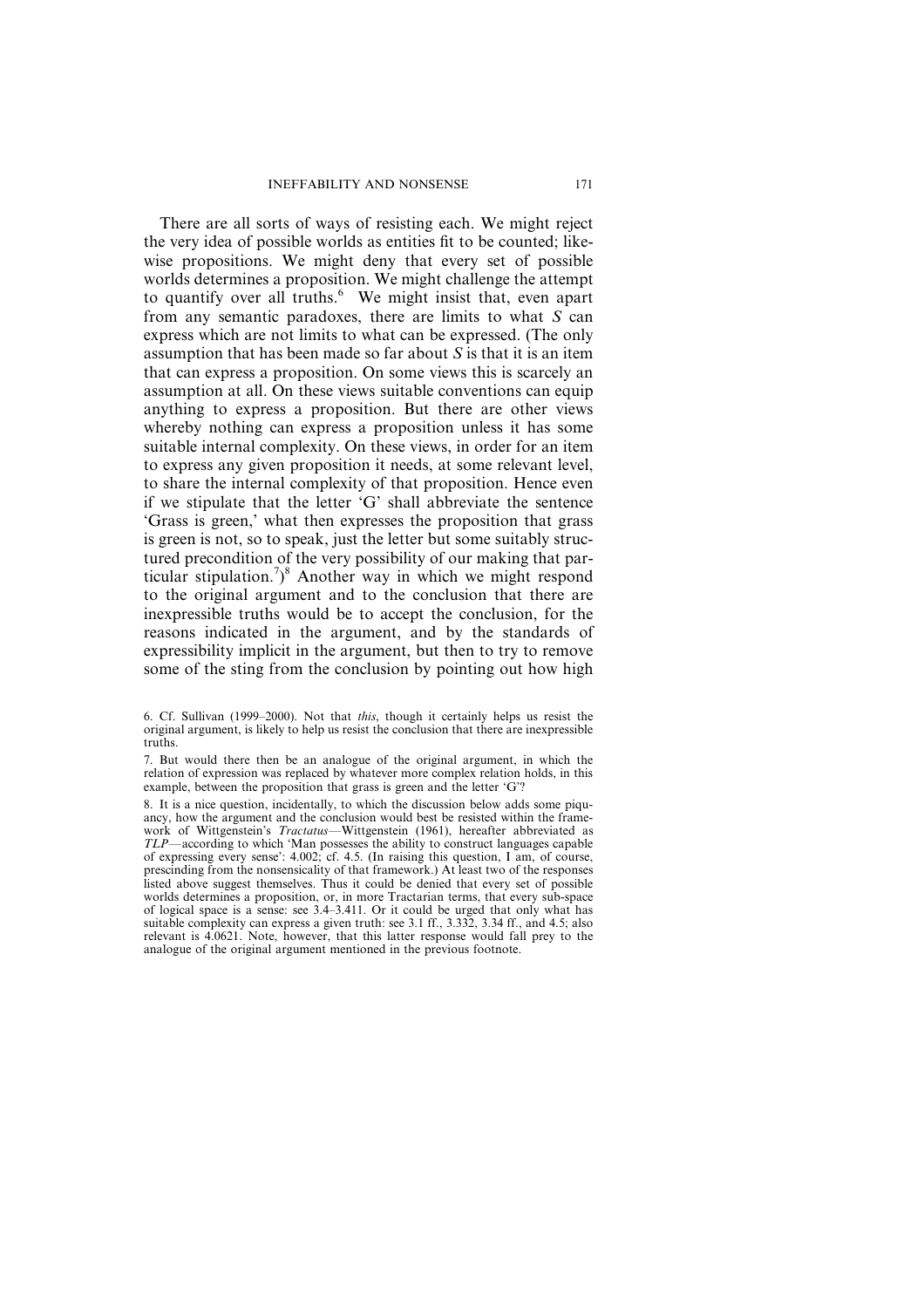those standards are. The argument presupposes that for *S* to express a proposition *p* is for *S* to have precisely *p* as its content. There are lower standards whereby *S* expresses any proposition that is in some sense 'part' of its content. For instance, there are standards of expressibility whereby the sentence 'Grass is green and coal is black' expresses, among other things, the proposition that grass is green, and indeed the proposition that grass is coloured.

This serves to remind us of something that is basic to the very idea of inexpressibility. *There are many different standards of expressibility*. These different standards depend on a variety of factors such as: whether expression is restricted to linguistic expression; if so, whether it is restricted to expression in an existing language; or whether it can include expression in a possible language; if the latter, what counts as a possible language; whether, for example, a possible language must be something that a human being could in principle learn; whether it must be something that a human being could in practice learn; whether linguistic expression is confined to the literal; in what sense of 'part', if any, what is expressed can be 'part' of the content of what expresses it (the point just being canvassed); and many more. There is no right or wrong about which of these standards to adopt. Different standards are appropriate for different purposes.<sup>9</sup>

What rationale would there be for adopting standards lower than those implicit in the original argument? One rationale would be the following. If, by whatever good grace, there were a 'complete description' of the world, that is to say a set of true representations that narrowed down to one which possible world it was, still, by the original high standards, we might be forced to say that there were countless truths (consequences of this complete description) that remained unexpressed. That would be bizarre.<sup>10</sup> Another rationale would be that the most interesting questions about inexpressibility, from a philosophical point of view, are not questions about the awkward carving up of logical space; they are questions about logical space itself. We are all familiar with various kinds of inexpressibility that relate to the

<sup>9.</sup> Cf. Alston (1956).

<sup>10.</sup> Lewis (1986), Section 3.2 is relevant here. See also *TLP*, 4.26.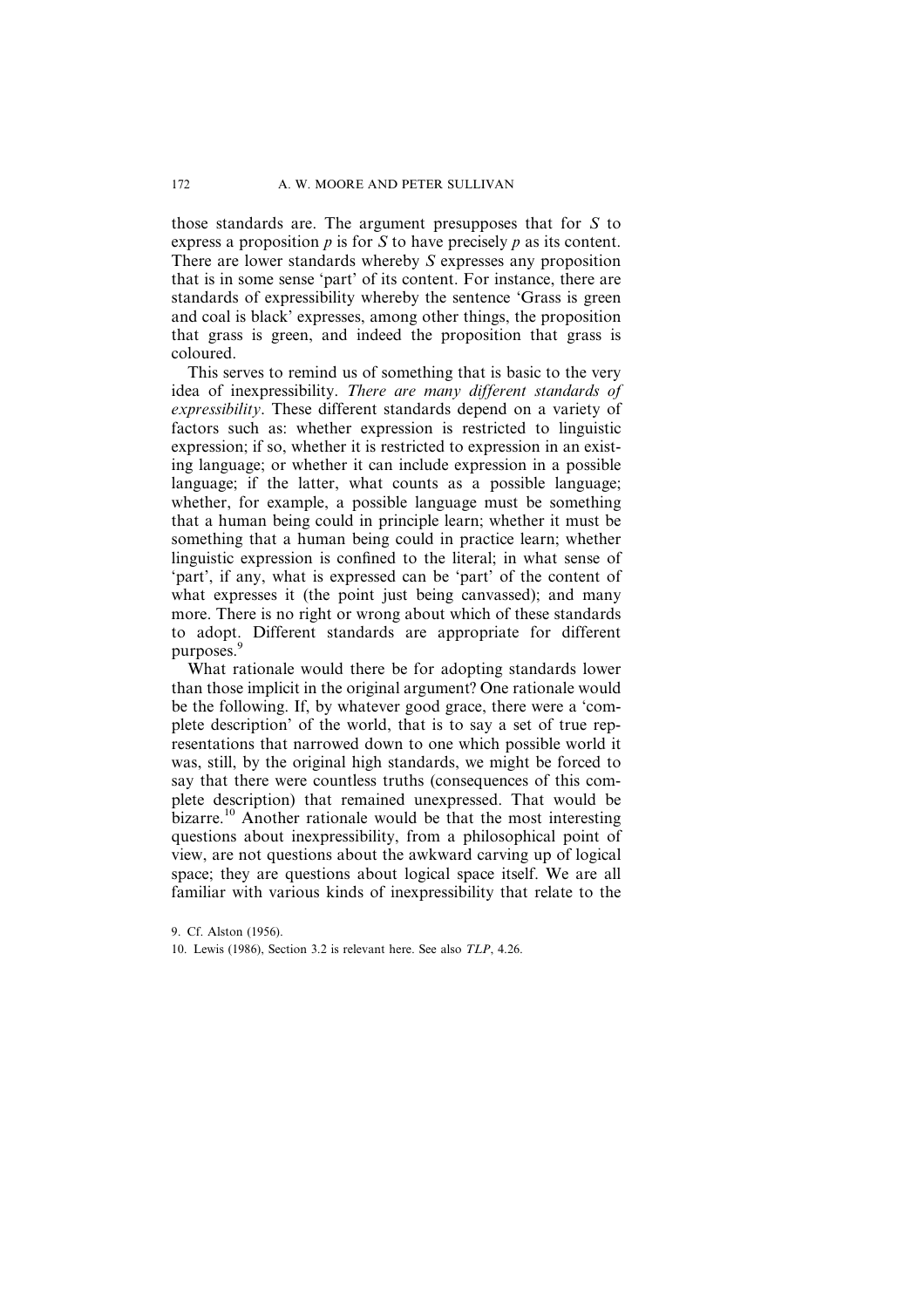former: kinds of inexpressibility whose associated standards of expressibility are relatively high. Most of us have at one time or another found that we cannot express how we feel about something. This may have been because of some deep non-negotiable lack of fit between private sentiment and the public manifestation of it. It may have been because of deficiencies in whatever languages we speak. It may have been because of deficiencies merely in our own vocabularies. It may have been because of practical, social, or psychological impediments to our using even the linguistic resources available to us. But it has not been because of the kind of inexpressibility by which philosophers are typically exercised, or at least by which some of them like to think that they are exercised: inexpressibility that has to do not with how things are but with their being any way at all; inexpressibility whose associated standards of expressibility are low enough to make it (the inexpressibility) a matter of the deepest principle.<sup>11</sup>

To repeat: there is no right or wrong about which standards to adopt. But it will be as well for me to settle on some standards and to give some indication of what they are before I proceed.

Now roughly, I intend my discussion to be based on the lowest standards of expressibility consonant with its retaining the sort of philosophical interest to which I have just adverted. It is important, however, that these are not the lowest standards there are. In particular, I shall discount all but linguistic expression. For example, I shall discount expression by means of music. I shall also discount expression of what is not itself either true or false. For example, I shall discount expression of moods. A little more precisely, I shall define expression in the following way:

 $x$  expresses  $y$  if and only if (i)  $x$  is a linguistic item with content that makes it either true or false, (ii)  $y$  is a non-linguistic item<sup>12</sup> with content that makes it either true or false, and (iii) the content of *x* entails the content of  $y$ .<sup>13</sup>

I shall also allow for a derivative sense in which *people* can express things: a person *A* expresses an item *y*, in this derivative

11. Cf. Wittgenstein (1974), Pt I, Section 610; Wittgenstein (1980), p. 16, fourth paragraph; and Cooper (1991).

12. This is not to preclude the possibility that, as in the case of certain complex beliefs, *y* depends for its existence on language.

13. Thus the sentence 'Grass is green and coal is black' expresses, among other things, my belief that grass is green.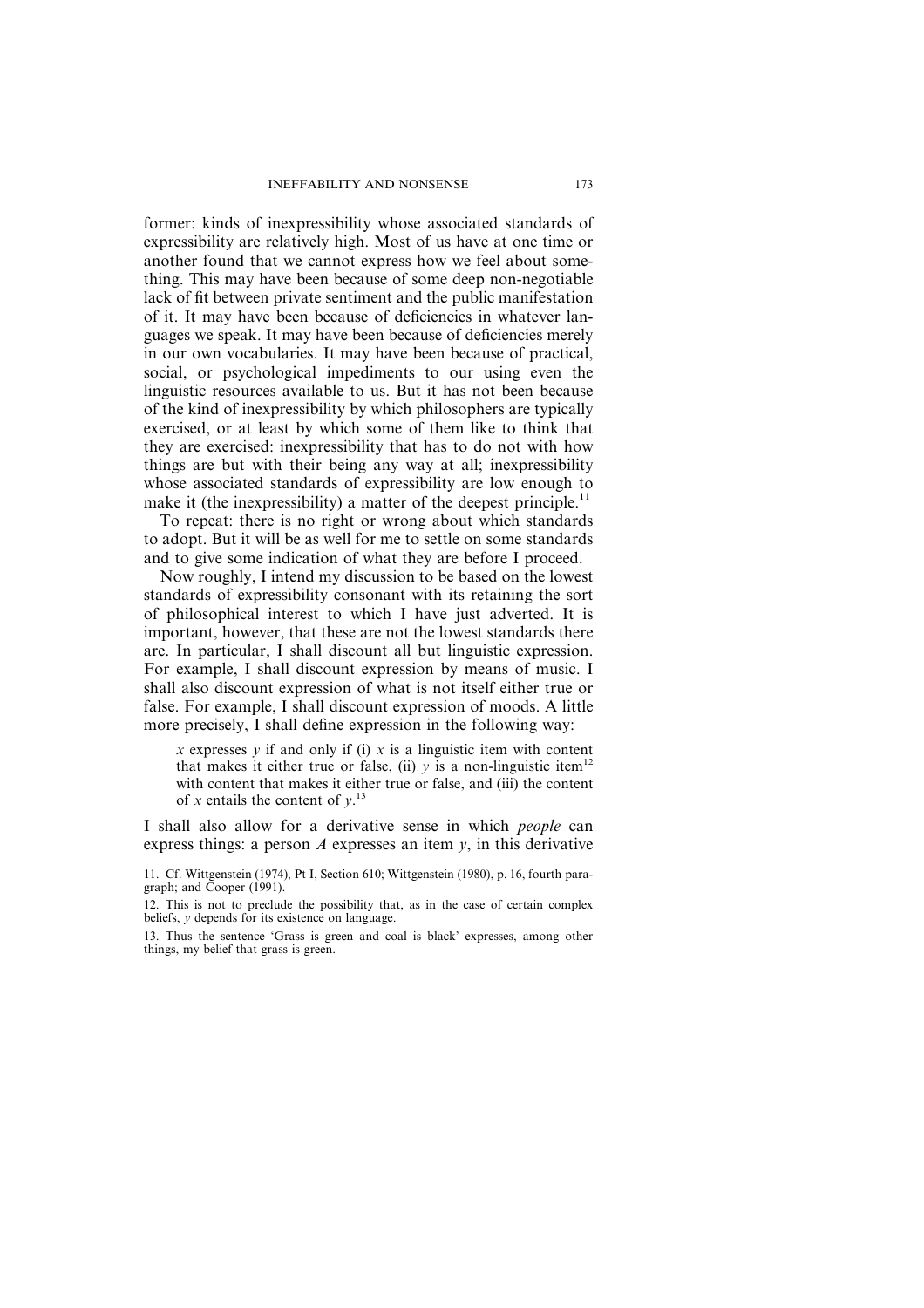sense, if and only if *A* produces an item *x* that expresses  $\nu$  in the defined sense.<sup>14</sup> I shall otherwise adopt the lowest standards of expressibility I can.<sup>15</sup> And I shall reserve the label 'effability' for expressibility by these standards—as I shall, *mutatis mutandis*, its cognates 'effable', 'ineffable', and the rest.

### III

Very well; are there, in these terms, any ineffable truths?

I am convinced that there are not.<sup>16</sup> But I shall not try to argue for that conclusion here.<sup>17</sup>

Actually, I am tempted to say that it does not need much in the way of argument. I find myself in the same sort of position û*is*-*a`*-û*is* the question whether there are any ineffable truths as Donald Davidson does *vis-à-vis* a similar question that he poses in his celebrated essay on the idea of a conceptual scheme:<sup>18</sup> whether there could be a language whose sentences were untranslatable into any of ours. 'It is tempting,' Davidson writes, 'to take a very short line indeed: nothing, it may be said, could count as evidence that some form of activity could not be interpreted in our language that was not at the same time evidence that that form of activity was not speech behaviour.'<sup>19</sup> He proceeds to make clear that the only thing wrong with this short line would be its shortness, not, so to speak, its direction. At a key moment later in

14. Thus you can express my belief that grass is green by saying, 'Grass is green and coal is black.'

15. Note that, by these standards, it is no obstacle to the expressibility of a truth that, if it were expressed, it would be a falsehood. Thus the thesis that all truths are expressible (by these standards), whatever else might be said against it, does not yield the conclusion that all truths are expressed in the way in which the thesis that all truths are knowable notoriously yields the conclusion that all truths are known: see Fitch (1963).

16. Or at least, with the possible exception of necessary truths, which may be said to lack content, I am convinced that there are not. The idea that necessary truths lack content is of a piece with the idea embraced in *TLP* that necessary truths lack sense: see 4.46–4.461 and cf. 3.13. For current purposes I do not need to go into detail about how I understand 'content'. I can accordingly leave this matter unsettled. (But note: if I were to accede to a conception of content that was sufficiently demanding for necessary truths to lack it, then I should likewise have to accede to the paradox of ineffable truths that can be put into words, for instance the truth that all aunts are female. This paradox would at worst, I think, reflect idiosyncrasy in my use of 'ineffable'.) I shall ignore this complication throughout the main text.

17. For a sketch of an argument see Moore (2003), Section II.

18. Davidson (1984).

19. *Ibid*., p. 185.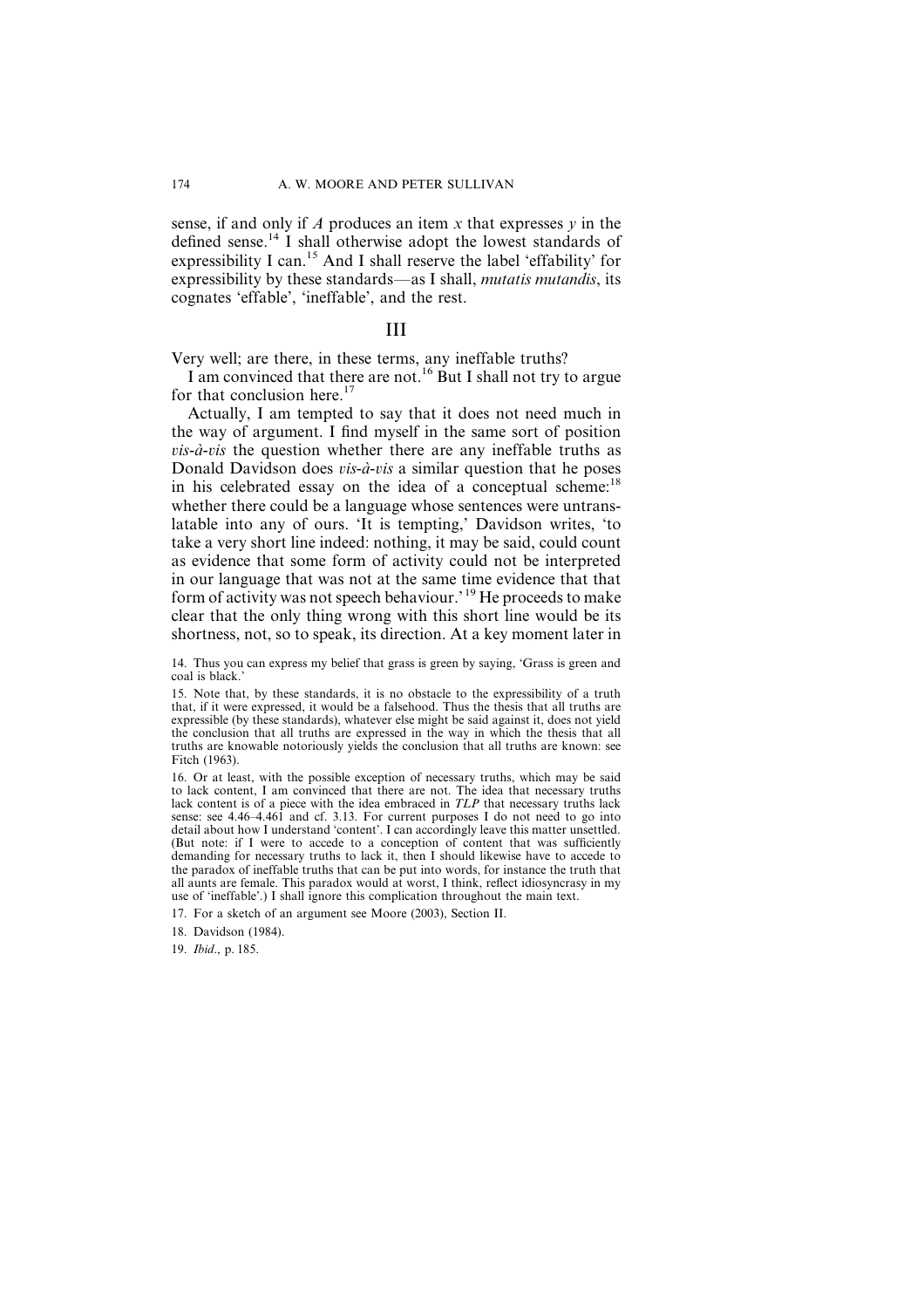the essay he addresses the following subsidiary question: 'How well  $\lceil d\rceil$  we understand the notion of truth, as applied to language. independent of the notion of translation  $[?]^{20}$  And his answer, which he goes on to elaborate, is a virtual re-appropriation of the short line: 'We do not understand it independently at all.'<sup>21</sup>

Similarly, I am inclined to say that we do not understand the notion of truth, at least when it is taken in its strictest sense, independently of what can be expressed; or rather, more cautiously, that we do not understand the notion of *a* truth independently of that. (The individuation involved in talking about *a* truth, by forcing the question of where one truth stops and another begins, clearly puts additional demands on talk in general about truth.)<sup>22</sup> But I concede that there is much more to be said.<sup>23</sup> The reason I shall not try to say any of it now is that my chief concerns lie elsewhere. And this in turn connects with the fact, whose relevance will be clear later, that the idea of an ineffable truth is quite foreign to Wittgenstein's *Tractatus*. 24

#### IV

Suppose we accept, then, that there are no ineffable truths; and likewise, no ineffable falsehoods. Does this mean, given my criteria of expression, that there can be no further interest in the question whether anything is ineffable? I do not think so.

Most things, of course, since they clearly do not have content that makes them either true or false, are *tri*û*ially* ineffable. Ineffability, on my understanding, is not the same as indescribability. A sock, for example, is ineffable, even if we can give a complete description of it. So too, for that matter, is the opening bar of Beethoven's fifth symphony—which gives the lie to Ramsey's famous quip about our not being able to whistle what we cannot

22. Cf. Kremer (2001), p. 61.

<sup>20.</sup> *Ibid*., p. 194.

<sup>21.</sup> *Ibid*.

<sup>23.</sup> For some relevant observations, which include further scepticism about the idea of an ineffable truth, see Horwich (1990), Ch. 2, fn. 4; Quine (1992), pp. 77 ff.; and Wright (1992), pp. 72–73.

<sup>24.</sup> See above, fn. 8. Cf. also *TLP*, 4.063. (Note: on a conception of content whereby the *Tractatus* is committed to the ineffability of necessary truths—see above, fn. 16 then what is foreign to it is not, of course, the idea of an ineffable truth, but the idea of a truth that cannot be put into words.)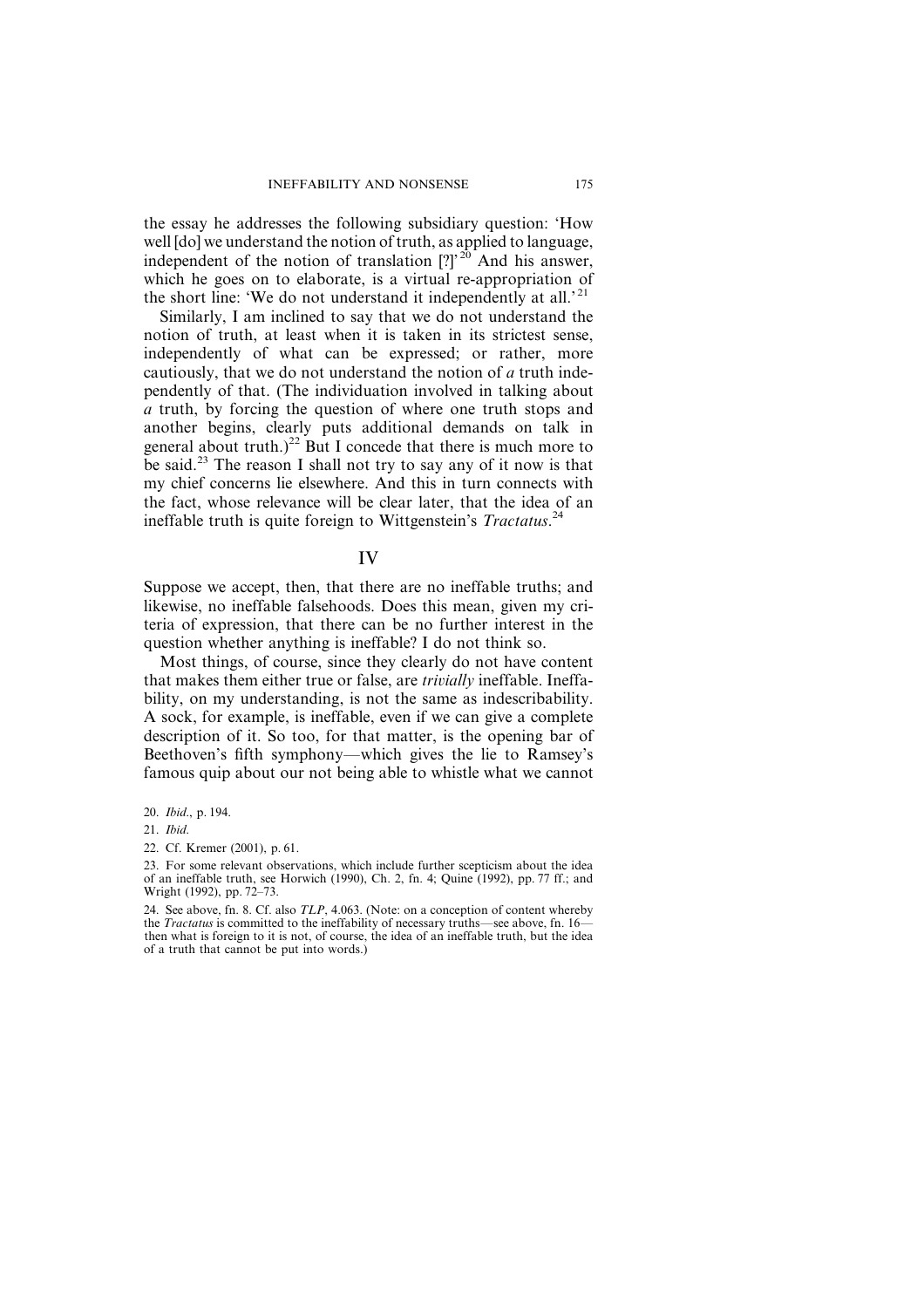say (at least on one uncharitably literal interpretation of that quip).<sup>25</sup> The issue is whether there are things whose ineffability is not trivial in this way. Are there perhaps things which, though ineffable, are of such a sort that we might have expected them to be effable, say because most things of that sort are?

I believe so. I have urged elsewhere that certain states of knowledge fit the bill.<sup>26</sup>

What I had in mind included some (but by no means all) states of knowing how to do something: for instance, states of knowing how to exercise a given concept. However, Jason Stanley and Timothy Williamson have recently defended a view that constitutes a challenge to this idea. This is the view that 'knowledgehow is simply a species of knowledge-that.'<sup>27</sup>

Consider a standard case: say, Ellen's knowledge of how to play the violin. On Stanley's and Williamson's view, there is some suitable way for Ellen to play the violin such that what she knows is *that* this is a way for her to play the violin. And that makes her knowledge effable. One way to express it would be: first, to get Ellen to play the violin; then to draw attention to the way in which she does so; and then to say, 'This is a way for Ellen to play the violin.'<sup>28</sup>

I agree with very much of what Stanley and Williamson say.29

25. Ramsey's quip is 'What we can't say we can't say, and we can't whistle it either': Ramsey (1931), p. 238. Ramsey is alluding to *TLP*, 7. He is also, as Hacker points out in Hacker (2000), fn. 5, alluding to Wittgenstein's well-known expertise in whistling.

26. Moore (1997), Ch. 8.

27. Stanley and Williamson (2001), p. 411.

28. Admittedly, this would not display the precise modes of presentation involved in her knowledge. Thus suppose Ellen had not known how to play the violin, but had been shown someone else playing the violin in that way and had been told, 'This is a way for you to play the violin.' She would then have had knowledge—different knowledge which could have been expressed in the same way: see Stanley and Williamson  $(2001)$ , pp. 428–429. And the difference here is, precisely, a difference in mode of presentation. But this merely illustrates how low my standards of expressibility are. By these low standards, we should likewise have to say that, if Ellen woke up one day oblivious of who she was but aware that she was lying in hospital, her knowledge could be expressed by saying, 'Ellen is lying in hospital': cf. Moore (1997), p. 197.

29. I am gratified to find several echoes of their argument in my own argument for the view that nothing in the semantics of the phrase 'knows how to' provides ready proof of the existence of ineffable knowledge: see Moore (1997), Ch. 8, Section 1. This is why I cannot resist the following captious response to their claim, in *op*. *cit*., fn. 47, that I use 'the alleged distinction [between knowledge-how and knowledgethat] to argue that there is ineffable knowledge'. I would say rather that I argue (independently) that there is ineffable knowledge, (some of) which I identify as 'knowledge-how'.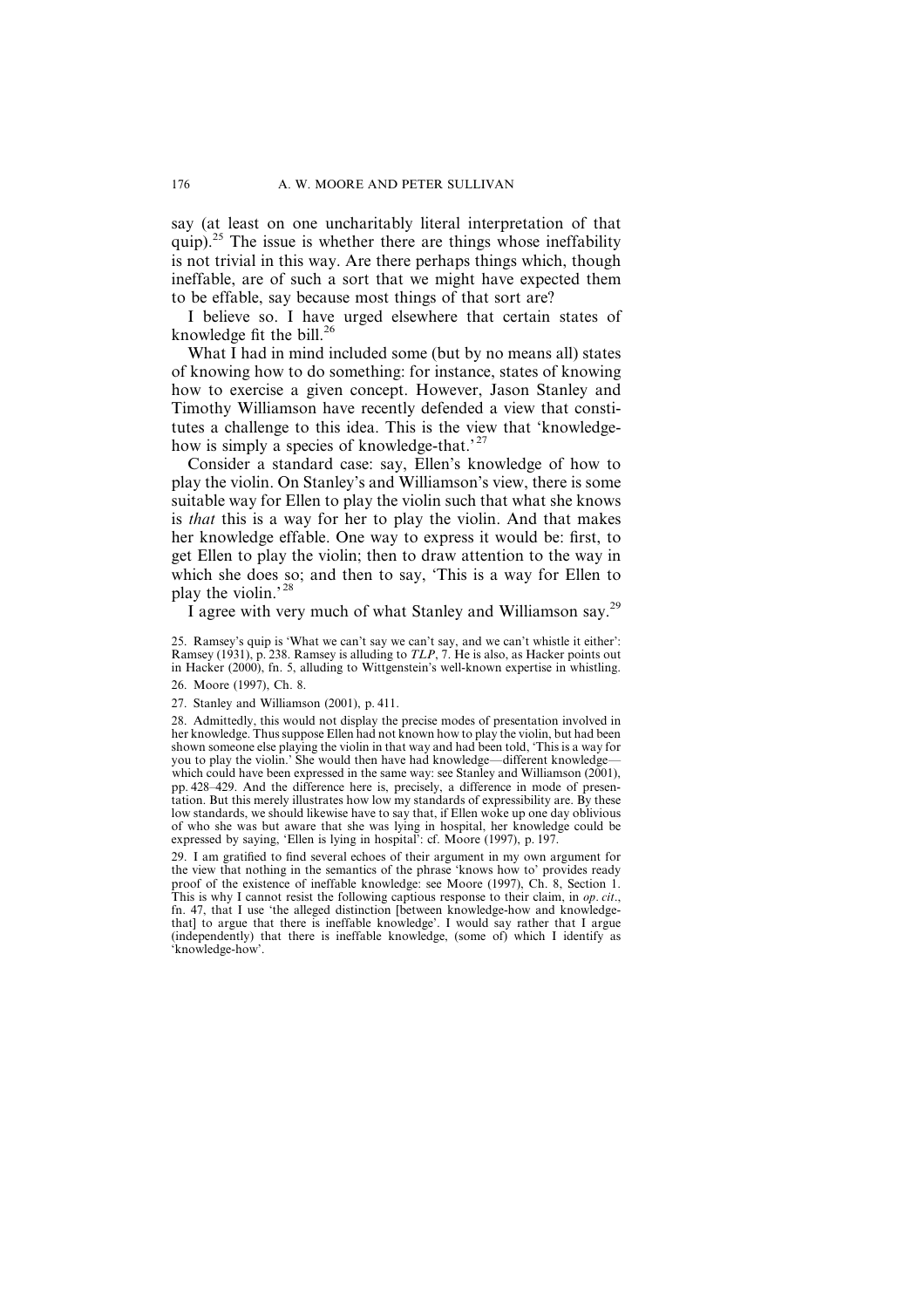Certainly I think they show their view to be, as they put it, 'the default position'. <sup>30</sup> I am not persuaded, however, that there are no overriding considerations.<sup>31</sup> And although I cannot mount a full defence of my own opposed view here, I shall try to do a little to motivate it.

To this end, rather than give a direct reason for denying that 'knowledge-how' is a species of 'knowledge-that',<sup>32</sup> I shall mention a related case, which I think makes similar trouble for Stanley's and Williamson's view. Consider my knowledge of what it is for an object to be green. On their view this is knowledge, concerning something, that that thing is what it is for an object to be green. But concerning what? A simple reply would be: 'What it is for an object to be green.' But what kind of thing is that? If I try to express my knowledge by indicating a green object and saying, 'This is what it is for an object to be green,' what can I be referring to by 'this'? There does not seem to me to be any good answer. Nothing short of an unacceptable Platonism, it seems to me, can subserve the extension of their account to this case.<sup>33</sup> I do not think that my knowledge of what it is for an object to be green is knowledge that anything is the case. Nor, crucially, do I think that it is effable.<sup>34</sup>

30. *Op*. *cit*., p. 431.

32. This is done in Schiffer (2002) and Koethe (2002).

33. Cf. Moore (1997), pp. 134–135.

34. Cf. Wittgenstein (1974), Pt I, Sections 75, 78, and 610. Note: this forces me to retract the claim I make about finite verbs in Moore (1997), p. 168. I would now modify that claim by adding 'typically'.

<sup>31.</sup> For that matter, I am not persuaded that, even if their view is correct, it tells decisively against the possibility of ineffable knowledge. For even if 'knowledge-how' *is* a species of 'knowledge-that', some 'knowledge-how' may be ineffable because some 'knowledge-that' may be ineffable. (I was too quick to dismiss this possibility in Moore (1997): see Ch. 8, Appendix.) Here I am simply echoing the point that I made in fn. 16, that some truths may be ineffable: necessary truths. Thus consider my knowledge of how to exercise the concept of greenness. And suppose, with Stanley and Williamson, that this is knowledge, concerning some way to exercise the concept of greenness, that it is a way to exercise the concept of greenness. Then it is knowledge (presumably) of what could not be otherwise. So it may be said to lack content, in which case, by my criteria of expression, nothing is to count as expressing it. (Cf. the Tractarian idea that 'thoughts' must have sense, which means that when, for example, I know that it is either raining or not raining—this example is borrowed from *TLP*, 4.461—my knowledge does not count as a thought: see *ibid*., 2.225–3, 3.13, 4, and 5.1362. This would accord very well with my own general conception of these matters, whereby knowledge is ineffable when it has nothing 'to answer to': see Moore (1997), Ch. 8, Section 3.)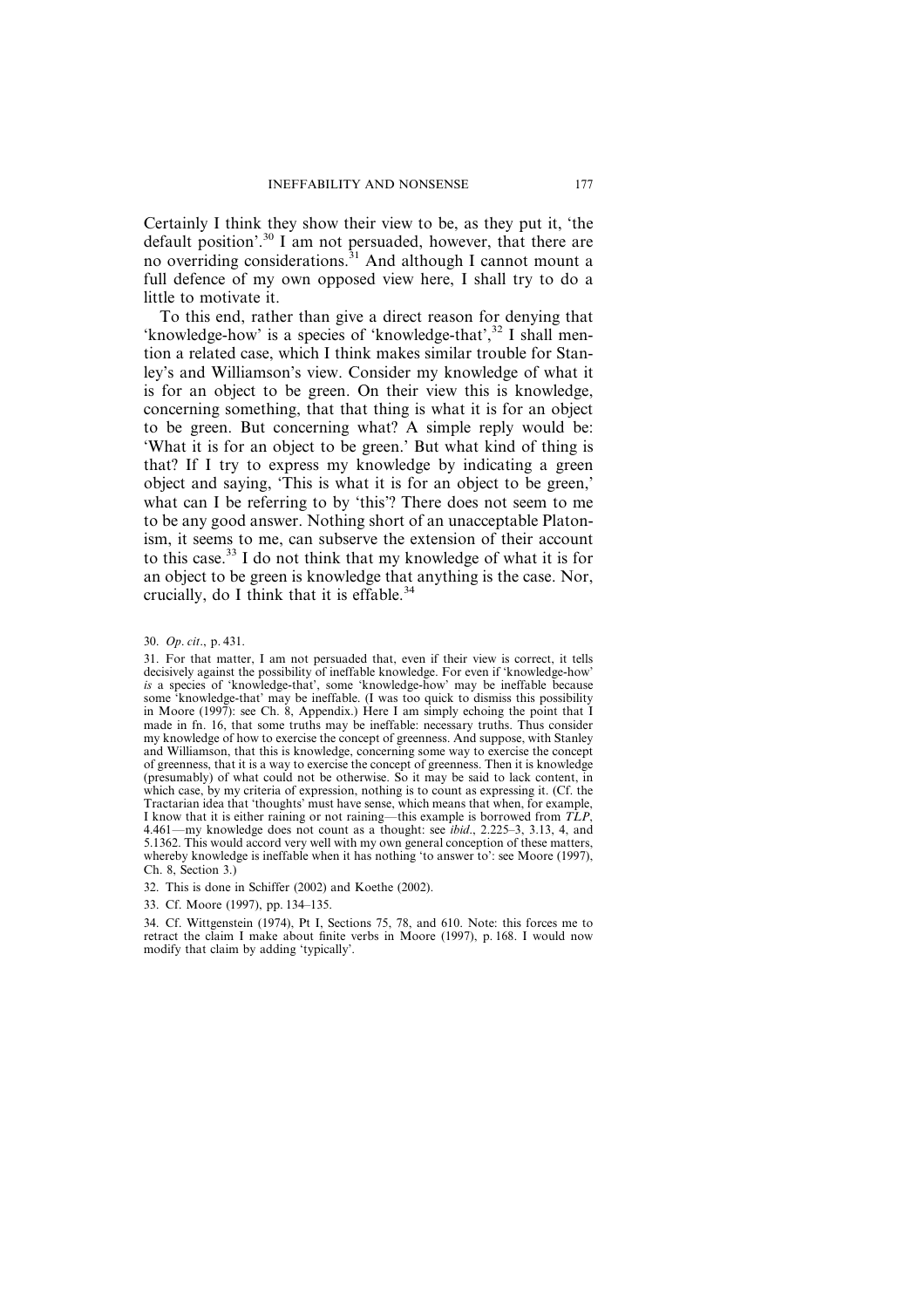But suppose I am wrong about the existence of ineffable knowledge. Are there any other candidates for the title of non-trivial ineffability? I think there are. I have in mind certain states of understanding.<sup>35</sup> It is clear that many states of understanding are effable; an example would be a solicitor's understanding of some legal nicety that she has to explain to her clients. But it is far from clear that they all are.

The case of understanding has a particular significance in view of how much attention has recently been devoted to Wittgenstein's remark, in the penultimate section of the *Tractatus*:

Anyone who understands me eventually recognizes [my propositions] as nonsensical.36

This remark appears to be part of the 'frame' of the book, in which Wittgenstein intends to make a straightforwardly true claim about the nonsense that constitutes the bulk of the book inside that 'frame'. He avoids paradox precisely by casting *himself* as the intended object of understanding, rather than the nonsense, which of course cannot be understood.<sup>37</sup> He goes on to connect understanding him in this way with 'seeing the world aright'.<sup>38</sup> And this in turn suggests that, whatever else is going on in this deeply puzzling work, it is part of the design of the project that the reader who successfully grapples with it should be in some sense better off than he would have been had he not done so.39

35. In fact I think that states of understanding *are* states of knowledge. However, I would relinquish this if it could be shown that there was no room for ineffable knowledge. I would rather leave room for ineffable understanding. See Moore (1997), pp. 161 and 183 ff.

36. *TLP*, 6.54. Note that Wittgenstein's use of the term 'proposition' is different from mine in Sections I and II of this essay. I was using 'proposition' in something more like the way in which Wittgenstein uses 'possible situation'—e.g. *ibid*., 2.202 or 'sense'—e.g. *ibid*, 2.221.

37. See e.g. Conant (1991), p. 159; Conant (2000), p. 198; and Diamond (2000), pp. 150–151.

38. *TLP*, 6.54.

39. But note that even this seemingly cautious formulation runs into some difficulties in view of the very first sentence of the preface to the book. (Those who see the book as having a 'frame' typically reckon the preface as part of the 'frame': see e.g. Conant (1991), p. 159, and Diamond (2000), p. 149.) The sentence in question reads, 'Perhaps this book will be understood only by someone who has himself *already* had the thoughts that are expressed in it ... ': *TLP*, p. 3, my emphasis. (My concern here is with the word 'already'. But of course, there is also a problem attaching to 'the thoughts that are expressed in it', which sits ill with the idea that the bulk of the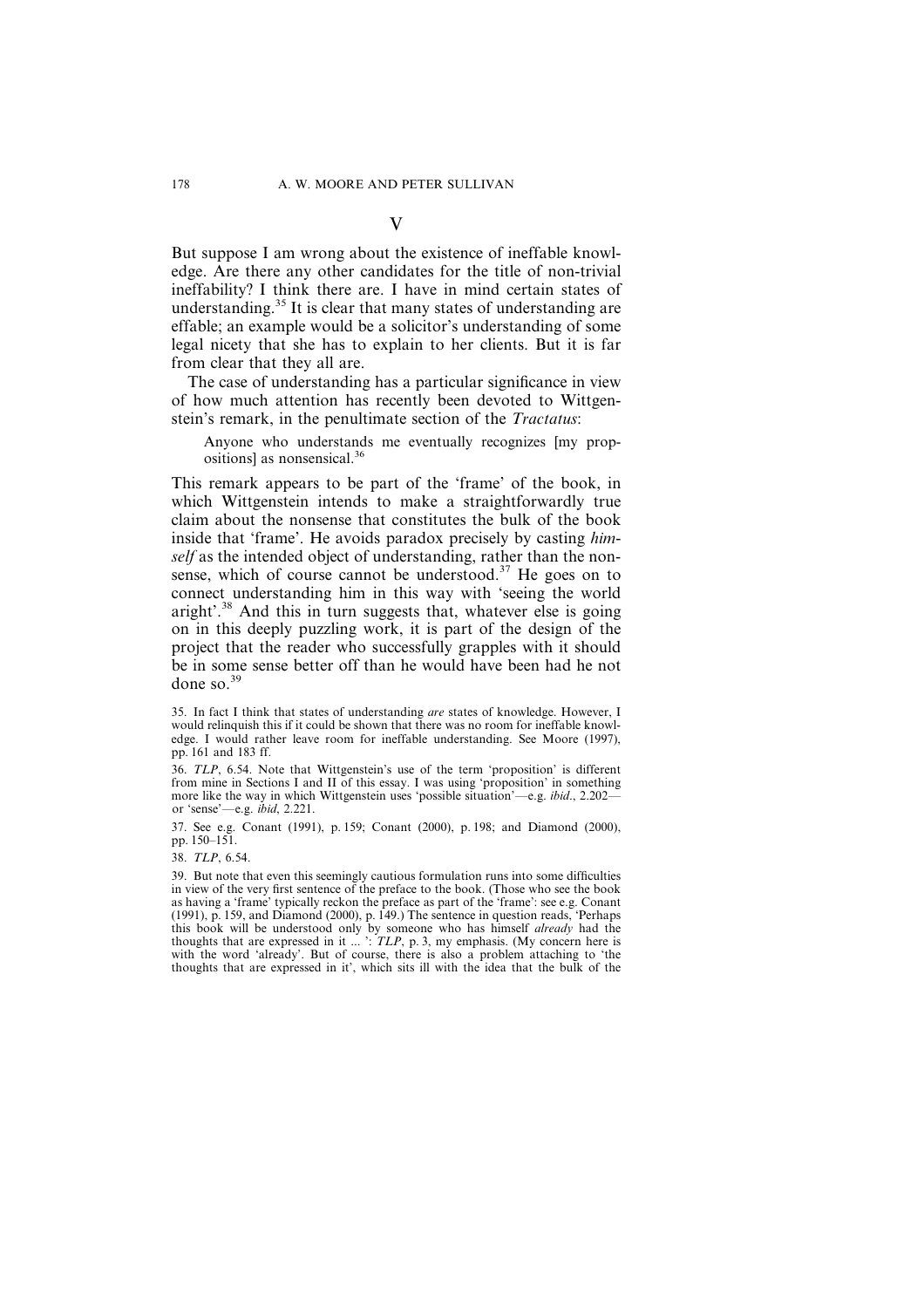The idea that the *Tractatus* has a 'frame', in which Wittgenstein at once dissociates himself from the rest of the book *and* proclaims the benefits of properly engaging with the rest of the book, finds particular favour with (and is particularly associated with) those who adopt the new reading of the *Tractatus* recently championed by Cora Diamond, James Conant, and others. This reading is pitted against what I shall call the traditional reading. On *the traditional reading*:

The *Tractatus* consists mostly of nonsense because what Wittgenstein is trying to convey, about language and its limits, is, by its own lights, ineffable. The only way in which he can convey it the only way in which he can get the reader to 'see the world aright'—is by dint of a special kind of nonsense: what we might call 'illuminating' nonsense.<sup>40</sup>

On *the new reading*:

There is nothing ineffable. There is only the temptation to see sense where it is lacking. Wittgenstein's aim is therapeutic. The book consists mostly of nonsense because he is trying, by indulging this temptation, to eliminate it; by producing nonsense that appears to have sense, and then testing the appearance, to get the reader to acknowledge the illusion, so that the temptation disappears, and the reader is left realizing that the nonsense is precisely that: sheer lack of sense, which conveys nothing whatsoever. $41$ 

These readings look as if they could scarcely be further apart. But two things should be noted straight away. First, even on the traditional reading, there is no reason why we should not be left realizing that the nonsense in the book is sheer lack of sense; in other words, that what makes it nonsense is simply that Wittgenstein has 'failed to give a meaning to certain signs in his propositions'.<sup>42</sup> (He could have stipulated, for instance, that he was using 'object' to mean 'emerald' and 'simple' to mean 'green'. Had he done so, then 2.02—'Objects are simple'—would not have been nonsense. It would have been true. As it stands,

book consists of nonsense.) For some comments relating to the tension between this sentence and what I say in the main text see Friedlander (2001), pp. 155 ff. See also Conant (1989), pp. 245–246.

<sup>40.</sup> This is Hacker's term: see Hacker (1986), p. 18.

<sup>41.</sup> See e.g.: Diamond (1991); Diamond (2000); Conant (1989); Conant (1991); Conant (2000); Witherspoon (2000); and Kremer (2001). For a powerful recoil in favour of the traditional reading see Hacker (2000). Poised somewhere in between are Reid (1998); McGinn (1999); Proops (2001); and Sullivan (2002).

<sup>42.</sup> Here I am alluding to *TLP*, 6.53. The key relevant sections of the book, of which the traditional reading can take just as much note as the new reading, are 5.473 ff.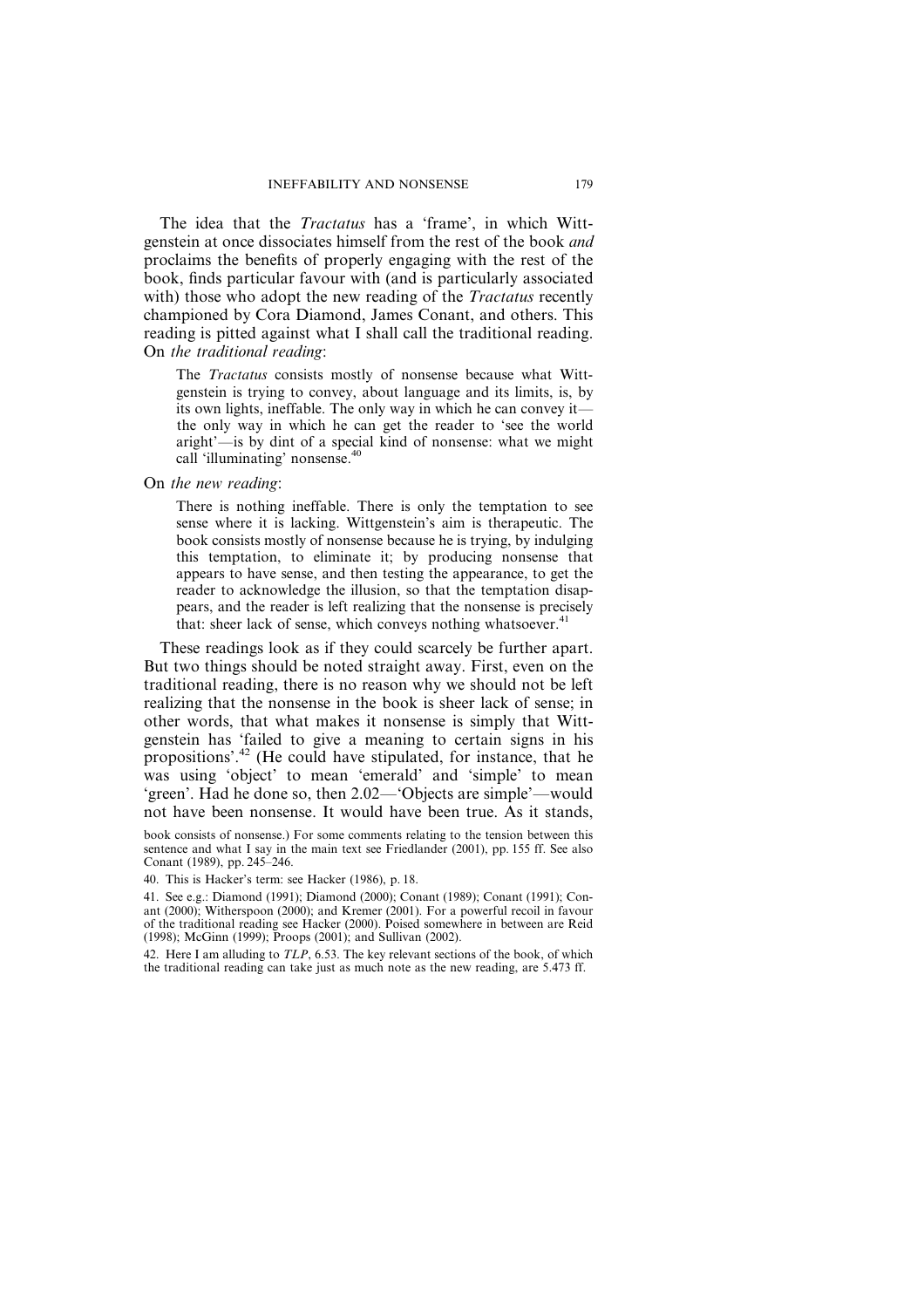it is of a piece with 'Omples are sibject.') Secondly, even on the new reading, the nonsense in the book is supposed to serve a function. We are supposed to 'see the world aright' as a result of processing this nonsense. So it is not like the nonsense that a monkey at a typewriter might have produced. It has been carefully crafted to have certain effects on those who understand the language.43 (We do well to remember in this connection how exercised proponents of the new reading sometimes get, without any intimation of irony, about the best way to *translate* parts of this nonsense.44) Once we have taken due account of these two things, *and once we ha*û*e taken due account of the possibility of ineffable understanding*, there are ways of construing the two readings whereby, to borrow a wonderful phrase of David Wiggins's from a different context, 'Suddenly it seems that what makes the difference between [them] has the width of a knifeedge.' <sup>45</sup> The point is this. In overlooking the possibility that things other than truths are non-trivially ineffable.<sup>46</sup> we are

43. As Diamond says, Wittgenstein holds that the nonsense he has produced 'may be useful or even for a time essential': Diamond (1991), p. 181. Cf. Diamond (2000), pp. 158–159. (Hacker fastens on this in Hacker (2000), pp. 361–362, though, rather unfairly in my view, he ridicules the idea that the presence of such nonsense in a text can be adduced in support of any interpretation of that text.)

44. E.g. Witherspoon (2000), fn. 13; cf. also Conant (2000), fns. 4 and 81. Not that this is a criticism. The idea of translating nonsense is not the absurdity it may sound, as witness the existence of French and German translations of Lewis Carroll's famous nonsense-poem 'Jabberwocky' (see Hofstadter (1980), pp. 366–368 and 372–373 for references and discussion). The matter is further complicated by Conant's suggestion that which parts of the *Tractatus* count as nonsense may depend partly on the reader: see Conant (2000), fn. 102.

45. Wiggins (1995), pp. 327–328.

46. There is certainly a tendency, on both sides of the debate initiated by this new reading, to do precisely that. E.g. consider this: '[Wittgenstein] did think that one can *mean* something that cannot be said ... [For example,] what the solipsist *means* is quite correct; only it cannot be said, but it makes itself manifest (*Tractatus*, 5.62) ... So there are, according to the author of the *Tractatus*, ineffable truths that can be apprehended': this is from Hacker (2000), p. 368, his emphasis. And consider this: 'The proponents of the [traditional reading of the *Tractatus*] ... see that the sentences they are attracted to are nonsense, but they still want to hold onto what (they imagine) the nonsense is trying to say. They conclude that [the *Tractatus* must convey] ... an ''insight'' into the *truth* of certain deep matters—even though, strictly speaking, this truth cannot be put into language. [But they are wrong.] Wittgenstein's aim is to enable us to recognize that there is no ineffable "it" ...": this is from Conant (1991), p. 160, his emphasis, some emphasis removed. (I have inserted the sentence 'But they are wrong' to make clear, what quoting this passage out of context would otherwise have made unclear, that the next sentence is asserted *in propria persona*.) For awareness of the possibility which I am saying tends to be overlooked see: Kremer (2001), Section IX, in which I find a great deal of pleasing convergence with my own thinking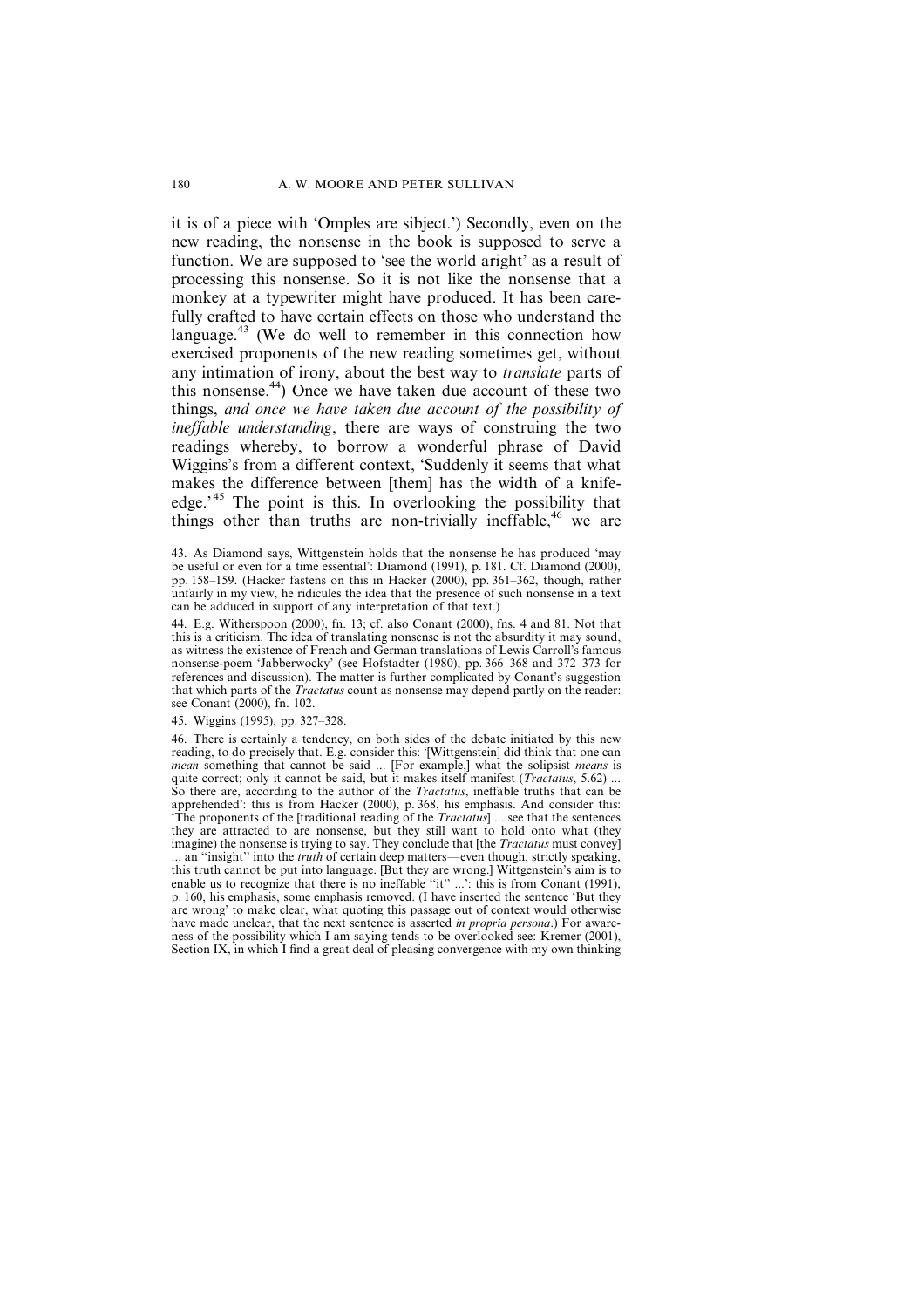bound to see the two readings are irreconcilably differing about whether Wittgenstein believes there *is* anything (any *truth*) that is ineffable. But once we register that the state that we are supposed to get into, the state of *understanding Wittgenstein*, may itself be ineffable, then we can see the two readings quite differently. Where the traditional reading holds that, for Wittgenstein, the nonsense in the *Tractatus* conveys 'something' ineffable, we can construe this occurrence of 'something' as embracing just such understanding. And where the new reading holds that, for Wittgenstein, the nonsense in the *Tractatus* conveys 'nothing', and 'nothing' is ineffable, we can construe these occurrences of 'nothing' as restricted in their range to truths. We can then look back at the sketches of the two readings proffered above and see each as entirely consonant with the other.

I should emphasize, however, that I am not, in saying this, claiming to do full justice to the intentions of all those who advocate either of these readings. To claim that would be crazy. Perhaps what I have done is something more like what Marie McGinn does in a recent essay, where she proposes a third reading that is intended to retain the advantages of each of these two.<sup>47</sup> She says that these two readings 'offer us the unappealing alternative between reading Wittgenstein's remarks as nonsense that conveys ineffable truths about the world and as nonsense that conveys nothing whatsoever'.<sup>48</sup> She then advances her own reading, which is designed to enable us to escape this choice.<sup>49</sup> But whether any such third reading is a genuine alternative to each of the original pair or something more like a charitable reconstruction of each of them or (least plausibly, I suppose) a compendium of what each of them actually comes to, I am certain that it deserves our serious attention.

#### VI

Of course, this is no kind of vindication of Wittgenstein unless the idea of ineffable understanding itself deserves our serious

48. *Ibid*., p. 498.

about these matters; Proops (2001), pp. 378 ff., in which, however, the possibility is not always carefully enough distinguished for my liking; and Sullivan (2002), Section 2.4. See also McGinn (1999), about which I shall have more to say shortly.

<sup>47.</sup> McGinn (1999): see esp. pp. 496–497. There is much in this essay with which I am sympathetic. There is even more that I admire.

<sup>49.</sup> See the summary of her position in *ibid*., pp. 512–513.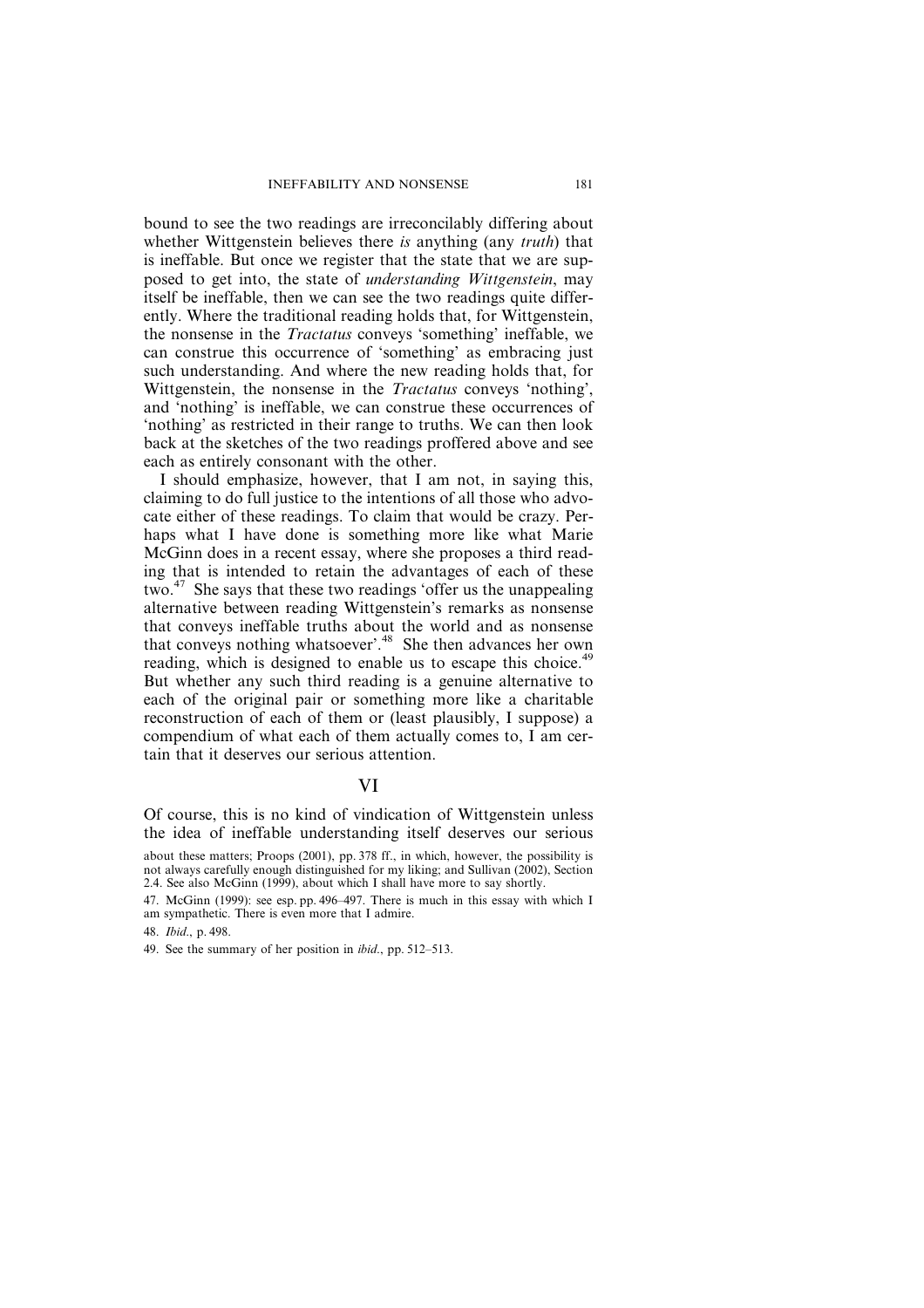attention. All that I have done so far is to advert to the possibility of such a thing. I cannot, in these confines, do much more. But in the three remaining sections of this essay I should like to deflect one natural objection to the idea, and then say a little more about how the idea relates to the *Tractatus*.

The objection is an echo of an objection to the Lewisian idea of inexpressible truth with which we began. If, in fact, there is such a thing as ineffable understanding, the standards of effability that allow this fact to be so described make it (the fact) appear much more noteworthy than it really is. These standards, though relatively low, are still high enough for a state of understanding to count as ineffable just because it does not have content that makes it either true or false; or just because the best attempt to express it issues in something that does not have content that makes it either true or false. If these standards are relaxed, that is if the corresponding criteria of expression are relaxed, and if Wittgenstein's aim in writing the *Tractatus* is realized, then we are at perfect liberty to say the following: that Wittgenstein's understanding of language and its limits, and the reader's eventual understanding of him, which is in effect the reader's eventual shared understanding of language and its limits, are all *expressed* in the book. Moreover, if our standards of meaningfulness are similarly relaxed, we are also at liberty to say that the sentences in the book are, for that very reason, meaningful. Indeed, if we think that Wittgenstein, in writing the *Tractatus*, intends his sentences to produce some particular effect in the reader *by means of the recognition of this* û*ery intention*, then we do not have to be all that  $Gricean^{50}$  to think that this just is the kind of thing that we ordinarily mean by (non-natural) meaning. And if the effect in question is partly that the reader should recognize Wittgenstein's sentences as *lacking* meaning, then this gives an ironical twist to the accusation of self-stultification that is ordinarily levelled at Wittgenstein. The accusation of self-stultification that is ordinarily levelled at Wittgenstein is that his work subverts itself in such a way that he does not in the end mean anything by it. It now appears that, on the contrary, his work subverts itself in such a way that he does in the end mean something by it! $51$ 

<sup>50.</sup> See Grice (1967).

<sup>51.</sup> As Wittgenstein himself observes, 'If everything behaves as if a sign had meaning, then it does have meaning'; *TLP*, 3.328.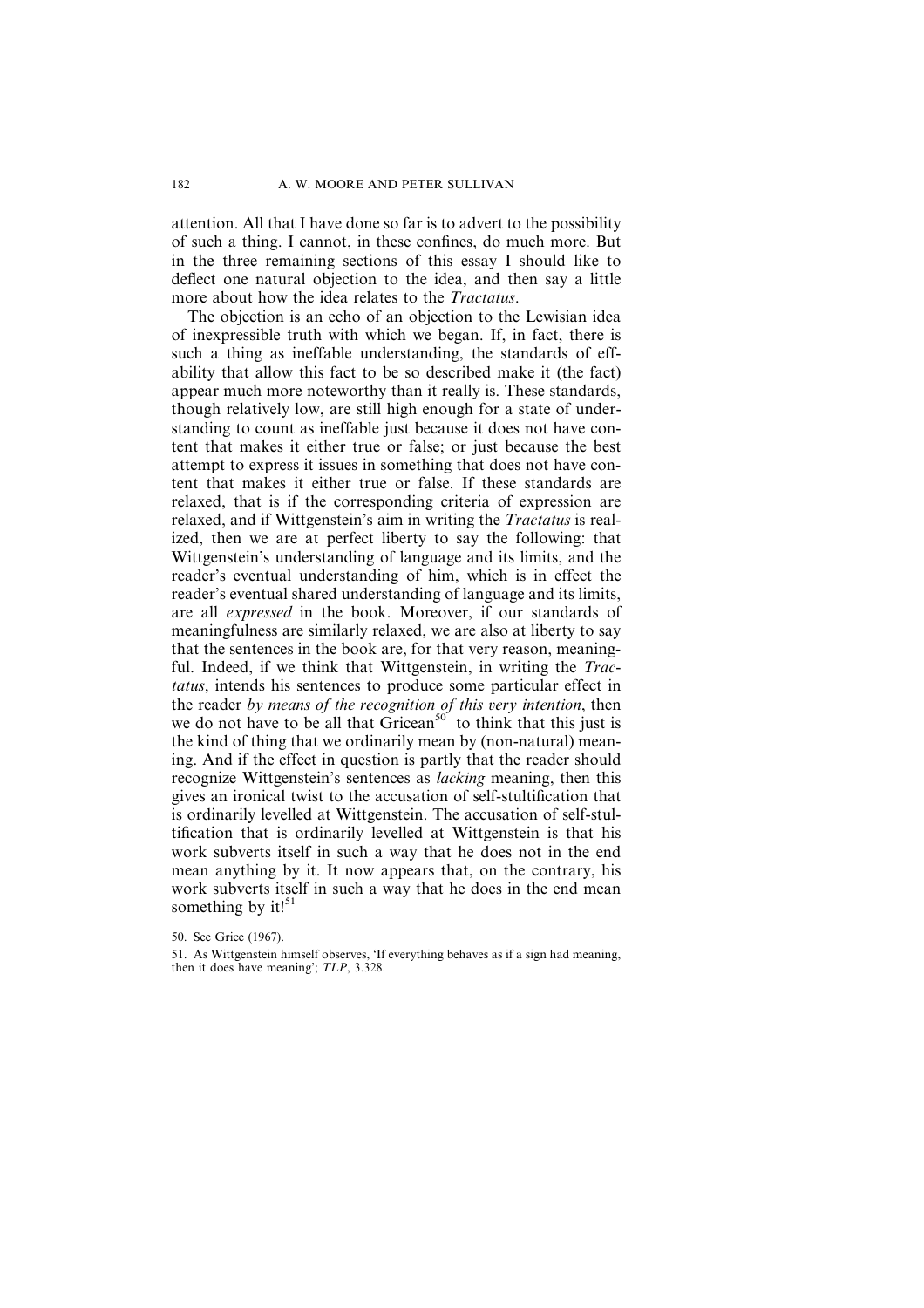I have two comments to make in response to this objection. First, concerning this last point, it is not clear that Wittgenstein does intend his sentences to produce some particular effect in the reader 'by means of the recognition of this very intention'. Does he not rather intend his sentences to produce their effect by means of the reader's ultimate failure, in trying to construe them as the network of truth-evaluable statements that they appear to be, to make anything of them?

The second comment is that the objection can in any case be, at most, an objection to the terminology. Perhaps it is misleading to apply the word 'ineffable' to whatever does not have content that makes it either true or false.52 But the *concept* for which the word has been reserved is impervious to this objection. The concept is simply what it is. Nothing in the concept is intended, or would be able, to abnegate the myriad effects that a text can have on a reader, or the myriad uses to which words can be put, or the myriad ways in which a person can share his or her understanding with another person.

## VII

How then does the idea of ineffable understanding relate to the *Tractatus*? Is it an acceptable reading of the book to say that what it is supposed to subserve, namely understanding of Wittgenstein, is a case in point?

Well, there is at least this much to be said for the reading. If there is such a thing as understanding Wittgenstein û*ia* the *Tractatus*, in the way that he intends, then any attempt to express this understanding (as opposed merely to talking about it) is liable to issue in the same kind of nonsense: 'A picture cannot depict its pictorial form,' 'Value lies outside the world,' *et cetera*.<sup>54</sup> And if it really is impossible to do any better than this, when attempting

52. It would certainly be highly unorthodox to apply the word to my knowledge that aunts are female: see above, fns. 16 and 31.

53. Here it is worth remembering the context in the *Tractatus* in which Wittgenstein makes the following important claim: 'In philosophy the question, ''What do we actually use this word or this proposition for?'' repeatedly leads to valuable insights.' He does so when discussing our use of mathematical 'propositions', which in his view are really pseudo-propositions, nonsense just like the bulk of his own book: *TLP*, 6.211. (For the idea that mathematics consists of nonsense see *ibid*., 6.2; see also 5.533–5.534.) A passage from Wittgenstein's later work that is very pertinent here is Wittgenstein (1974), Pt I, Sections 498–499.

54. These two examples are derived from *TLP*, 2.172 and 6.41 respectively.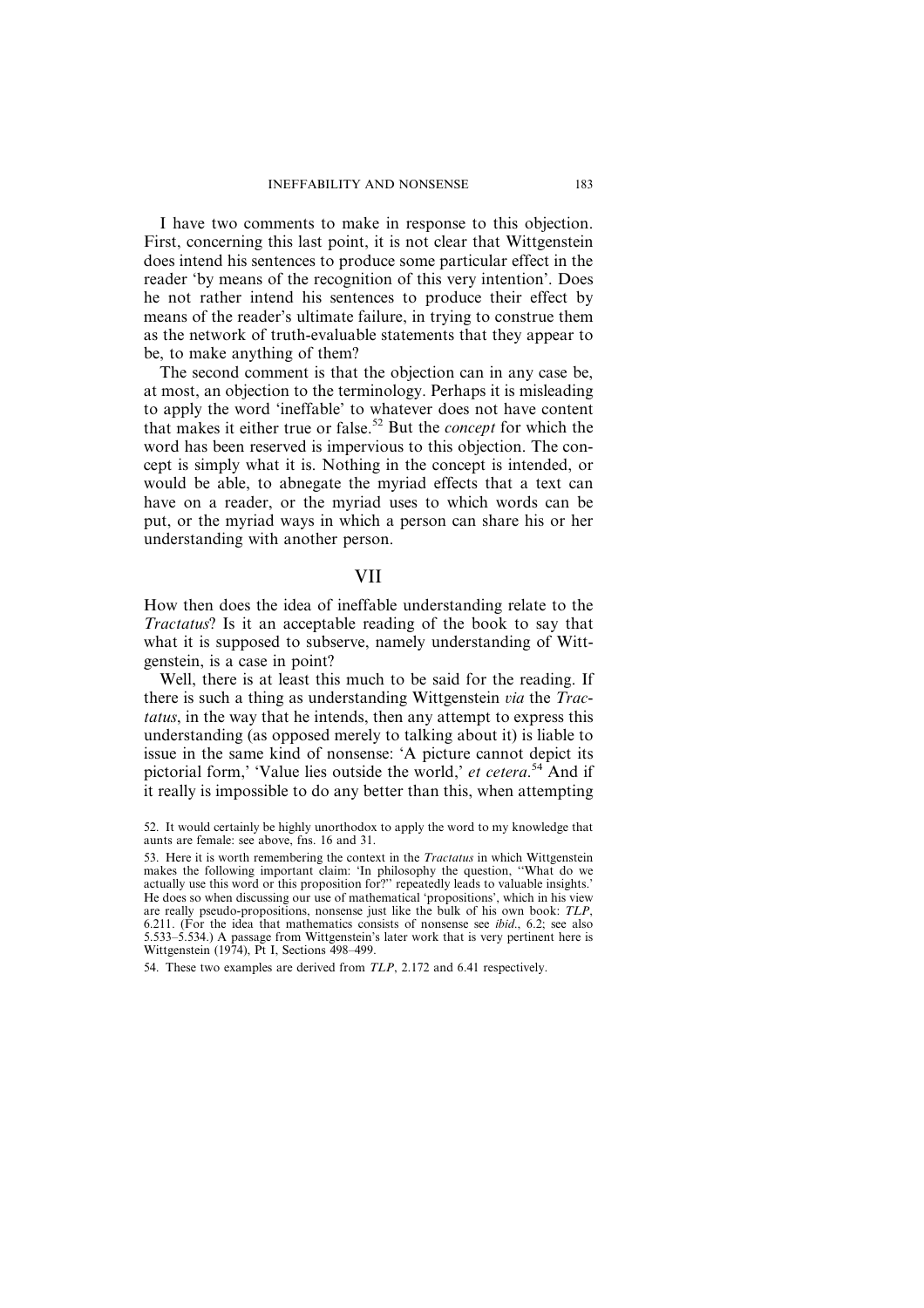to express the understanding, then it follows that the understanding cannot be expressed.

But is this all that we can say about the understanding that is supposed to accrue from reading his book: that the closest we can get to expressing it is producing nonsense of the very kind we find in the book? If it is, that must make us feel uneasy. And we shall not feel much easier if all we can add to this is that such understanding includes a capacity to recognize the resultant nonsense as nonsense. This is too reminiscent of the sign which reads 'Mind the plinth' and which is on a plinth whose sole purpose is to support it.

In fact, however, we can say more. If there is such a thing as understanding Wittgenstein û*ia* the *Tractatus*, in the way that he intends, then it includes a capacity to recognize as nonsense not only the nonsense in the *Tractatus*, but other, similar 'transcendental twaddle'. <sup>55</sup> It includes a capacity, 'whenever someone ... [wants] to say something metaphysical, to demonstrate to him that he [has] failed to give a meaning to certain signs in his propositions'. 56

Nor should the significance of this be underestimated. For Wittgenstein, just as for Kant, our susceptibility to illusions of sense is as deep as our susceptibility to sense itself. It is almost as hard to imagine the latter without the former as it is to imagine the former without the latter.<sup>57</sup> This means that our grasp of concepts comes to have two aspects. Alongside our knowledge of how to use them, there is our knowledge of how not to use them; alongside our command of what sense they can be used to make, there is our command of what ostensible sense they can be used to make. Each of these admits of degrees. Our command

<sup>55.</sup> This phrase is Wittgenstein's own: see Hacker (1986), p. 104.

<sup>56.</sup> *TLP*, 6.53; cf. 4.003. Cf. also McGinn (1999), pp. 502 ff.

<sup>57.</sup> *TLP*, 4.002. (Cf. Wittgenstein (1974), Pt I, Section 111 and the material from 'Big Typescript' to which Hacker refers in Hacker (1996), pp. 112–113.) Kant would go further. He would say that we can no more free ourselves of such illusions than we can prevent the moon from appearing larger to us when it is nearer the horizon: see Kant (1998), A297-298/B354-355. This is because, on Kant's view, we have an ineliminable urge to transcend the very limitations that enable us to make sense of things in the first place: see *ibid.*, Avii–viii and A642/B670. Cf. Cavell (1979), p. 109, where he writes, 'Nothing is more human than the wish to deny one's humanity,' a theme adopted by Weiss in Weiss (2001). Cf. also what I call 'our aspiration to be infinite', in Moore (1997), Ch. 11.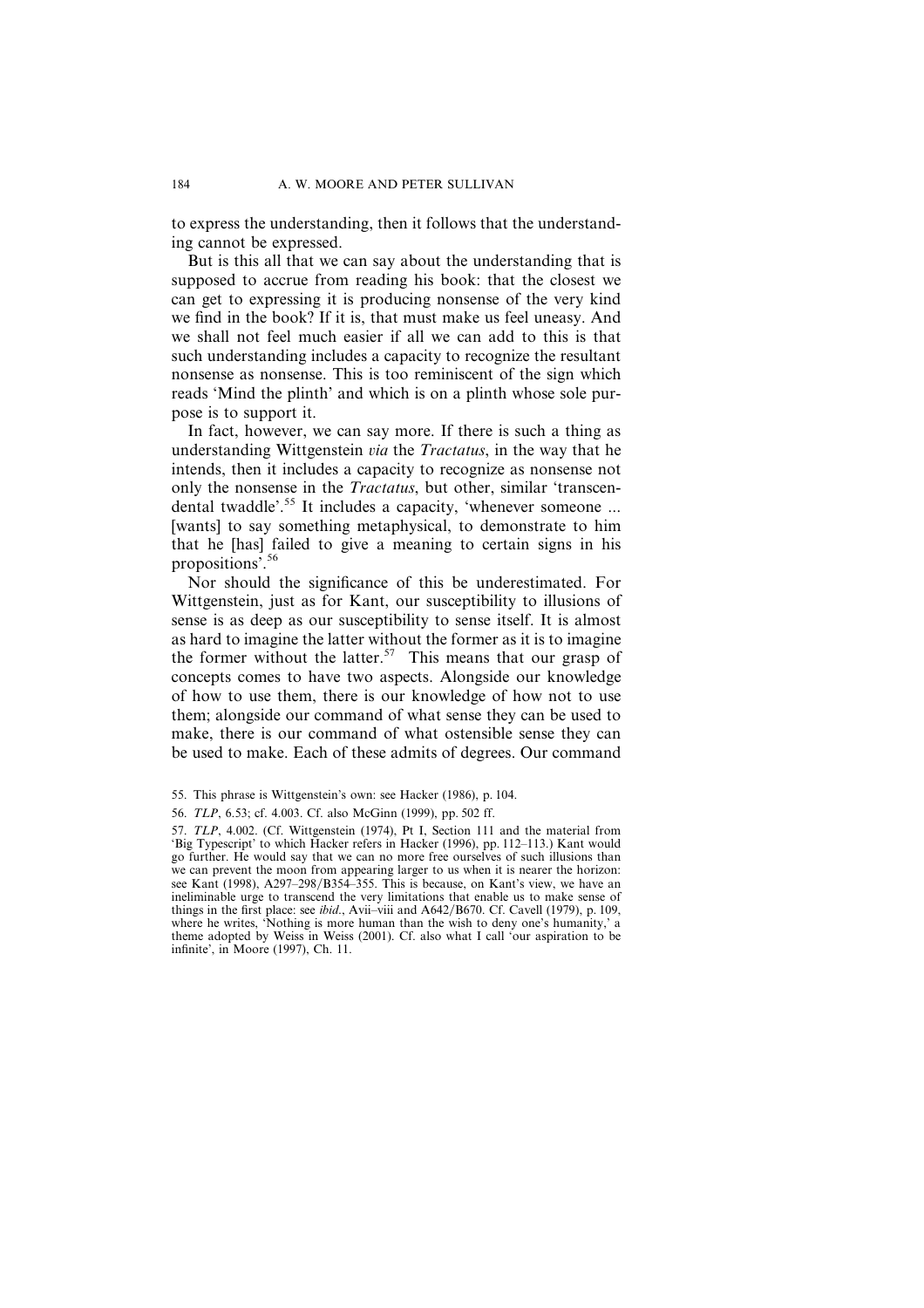in the latter case can be more or less complete, just as our command in the former case can. Some illusions of sense are very superficial indeed ('The square root of 2 is green'); some, a bit deeper ('It is five o'clock on the sun'<sup>58</sup>); some, deep enough that a little reflection is needed to carry conviction that they are illusions of sense at all ('It is five o'clock at the North Pole'); some, so deep that it can be a matter of unresolved controversy whether that *is* what they are ('I have performed infinitely many tasks'<sup>59</sup>).<sup>60</sup> The depth of some of these illusions means that making sense includes, for us, a continual struggle against merely seeming to make sense and against the perplexity that merely seeming to make sense can cause. For instance, although each of us knows what it is for something to be green, this is partial knowledge, and, at least in as much as we are prone to philosophical reflection, it is constantly having to be re-earned against the lure of certain incoherent pictures of what it is for something to be green: most notably, against the lure of the kind of transcendental idealism that we find in the *Tractatus*, whereby what it is for something to be green is for that thing's greenness to be part of 'my' world—if not to be part of 'me'. <sup>61</sup> It follows that the capacity to recognize 'transcendental twaddle' for what it is, which is part of the understanding that is supposed to accrue from reading the *Tractatus*, is, for us, a precondition of the very capacity to make sense.

But can we say some more about such understanding, and in particular about why it is ineffable?

- 58. This example is taken from Wittgenstein (1974), Pt I, Section 350.
- 59. See Moore (1989–90).

<sup>60.</sup> Note: these examples, consisting as they do of solitary sentences, should not be allowed to obscure how context-dependent the making of sense is. For each of these sentences we can imagine a context in which, even without special stipulation, an application of that sentence would make sense. But I am thinking of applications of them in more standard contexts. (See further Mackie (1981) and Angene (1982): I side with Angene.) Note also: the contextual factors that determine whether an application of a sentence makes sense may include the applications of other sentences, some of which purport to be consequences of it and some of which purport to have it as a consequence. This means that, whenever a fairly complex text contains some nonsense, there is liable to be a radical indeterminacy about precisely where the nonsense is to be located. In particular this is true of the *Tractatus*. See again Conant (2000), fn. 102, cited above in fn. 44.

<sup>61.</sup> See *TLP*, 1.1, 5.62, and 5.63—according to which, respectively, 'The world is the totality of facts,' 'The world is *my* world,' and 'I am my world,' Wittgenstein's emphasis. Cf. also Kant (1998), A129. I try to say some more about the lure of transcendental idealism in Moore (1997), Chs. 6–9.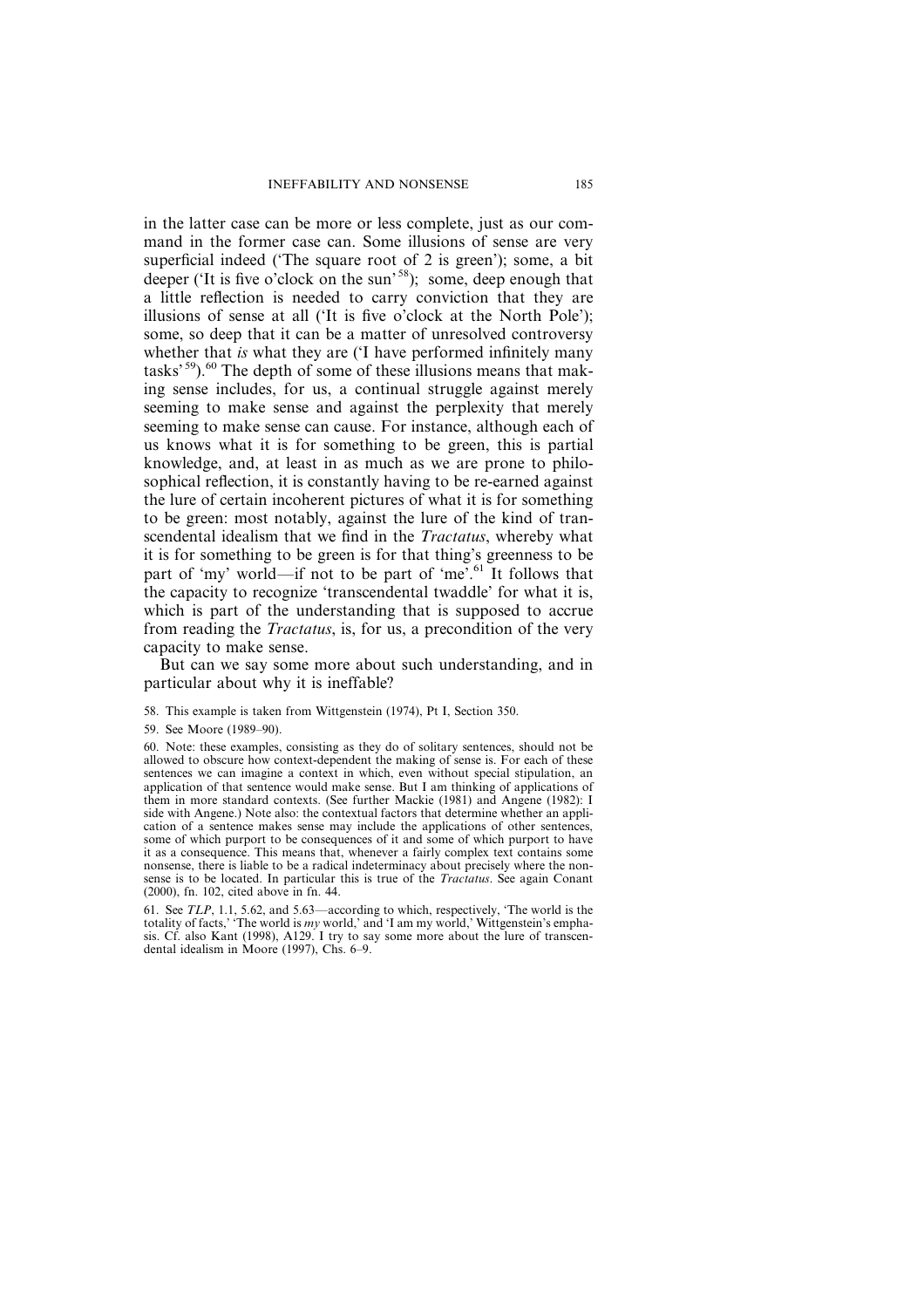## **VIII**

Consider this. On the austere view of nonsense which is fostered by the *Tractatus*, and which, to the best of my knowledge, is endorsed by all those who adopt the new reading, nonsense is only ever sheer lack of sense. $62$  On this view, the judgement that something is nonsense is always a judgement about the actual history, to date, of some particular sign ('No meaning has so far been given to this sign'). Such a judgement is always empirical, provisional, and metalinguistic. However, the discussion above suggests that the judgement that something is nonsense is sometimes none of these things. It suggests that the judgement is sometimes arrived at by reflection on concepts; and that it is therefore most appropriately expressed by using, not mentioning, the corresponding signs ('There is no such thing as its being five o'clock at the North Pole'). Does this mean that the austere view must be rejected?

I do not think so. I think the claim that something is nonsense *is* always empirical, provisional, and metalinguistic. The semantics and rules of a language can determine what makes sense. They cannot, except by default, determine what fails to make sense. It is true that the rules of a language can proscribe as well as prescribe. But the proscriptions are so to speak boundary marks for the prescriptions. They register where the prescriptions cease to have application. Thus there are rules determining what the time is at different points on the surface of the earth for each of the earth's orientations with respect to the sun; and, *as far as these go*, no meaning attaches to the sentence 'It is five o'clock at the North Pole.' So there is a sense in which, as far as these rules go, we are not allowed to say that. Anyone intending to apply these rules who does say that is rather like someone intending to play chess who moves his rook diagonally. We can say that such a person has made an illegal move. But we can also say that such a person has failed to make any move at all. An illegal move is not a special kind of move. It is as if he has poured coffee all over the board.<sup>63</sup> And whether what he has done constitutes a move in any other actual game is a matter of brute fact. The judgement that it does *not* is an empirical, provisional judgement about what games there are.

62. See again *TLP*, 5.473 ff., to which I referred in fn. 42.

63. Cf. in this connection Wittgenstein (1974), Pt I, Section 500.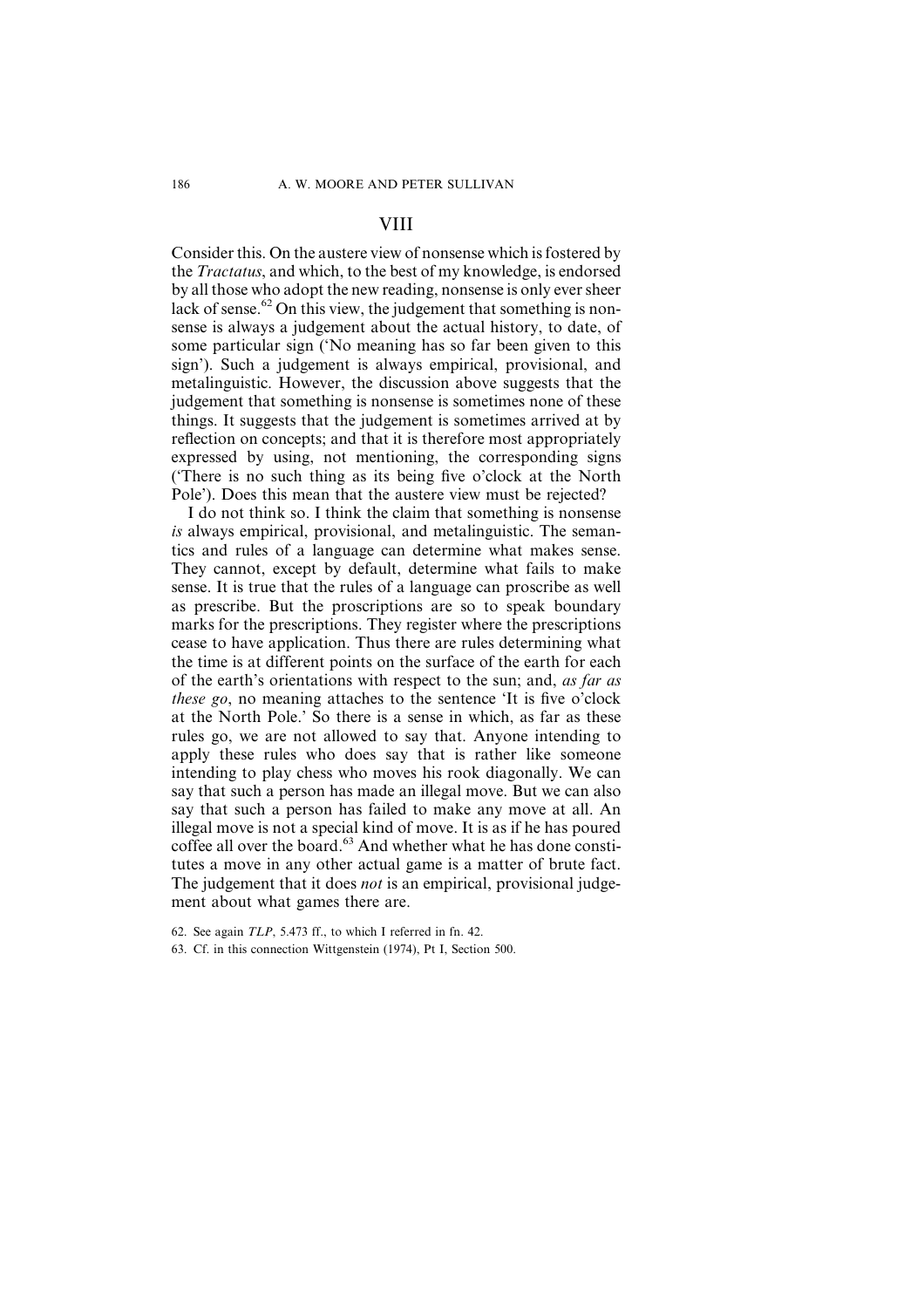The point, however, is this. Whether what he has done constitutes a move *in chess*, which is what he intends, is not a matter of brute fact. That is determined by the rules of chess.<sup>64</sup> Likewise, whether any meaning attaches to the sentence 'It is five o'clock at the North Pole,' as far as our ordinary chronometry goes, is not a matter of brute fact. It is determined by the relevant concepts. And where illusions of sense are concerned, there are always relevant concepts: there are always relevant intentions about which concepts are being exercised. So reflection on those concepts is required to recognize the illusions as illusions. That is, reflection on those concepts is required to recognize that, at least as far as *they* go, no meaning has so far been given to these  $signs.<sup>65</sup>$ 

Someone might say, 'This is all very well. But you have still not explained how it can be appropriate to express such recognition—the recognition that something is a mere illusion of sense—by using, rather than mentioning, the relevant signs. Why is it not just as nonsensical to say, ''There is no such thing as its being five o'clock at the North Pole" as it would be to say, ''There is no such things as its being frumptiliously quirxaceous''?'

A number of (mutually incompatible) responses suggest themselves $66$ 

*First response*: The reason why it is appropriate to express the recognition that something is a mere illusion of sense by using the relevant signs, rather than mentioning them, is that *what* is recognized is parasitic on the illusion. If I say, 'There is no such thing as its being five o'clock at the North Pole', then I am doing something like what Gareth Evans would say I am doing when I make a singular negative existential statement: I am denying that there is anything that we understand when we have a certain

66. Cf. in what follows Baker and Hacker (1980), p. 480. Cf. also Anscombe (1971), pp. 85–86.

<sup>64.</sup> Cf. in this connection Percival (1993–94), p. 191.

<sup>65.</sup> Hacker (2000), pp. 365–367, is very pertinent here. I agree with much of what he says though I think that he is unfair to Diamond. See also Sorensen (2002), Section 7. This contains an account of 'the understanding of nonsense'—as a representation of an absence of meaning—which appears straightforwardly incompatible with the austere view. In fact, however, Sorensen is presupposing a context which makes what he is talking about something like the recognition of the illusion of sense that I am talking about. There is no (obvious) incompatibility with the austere view.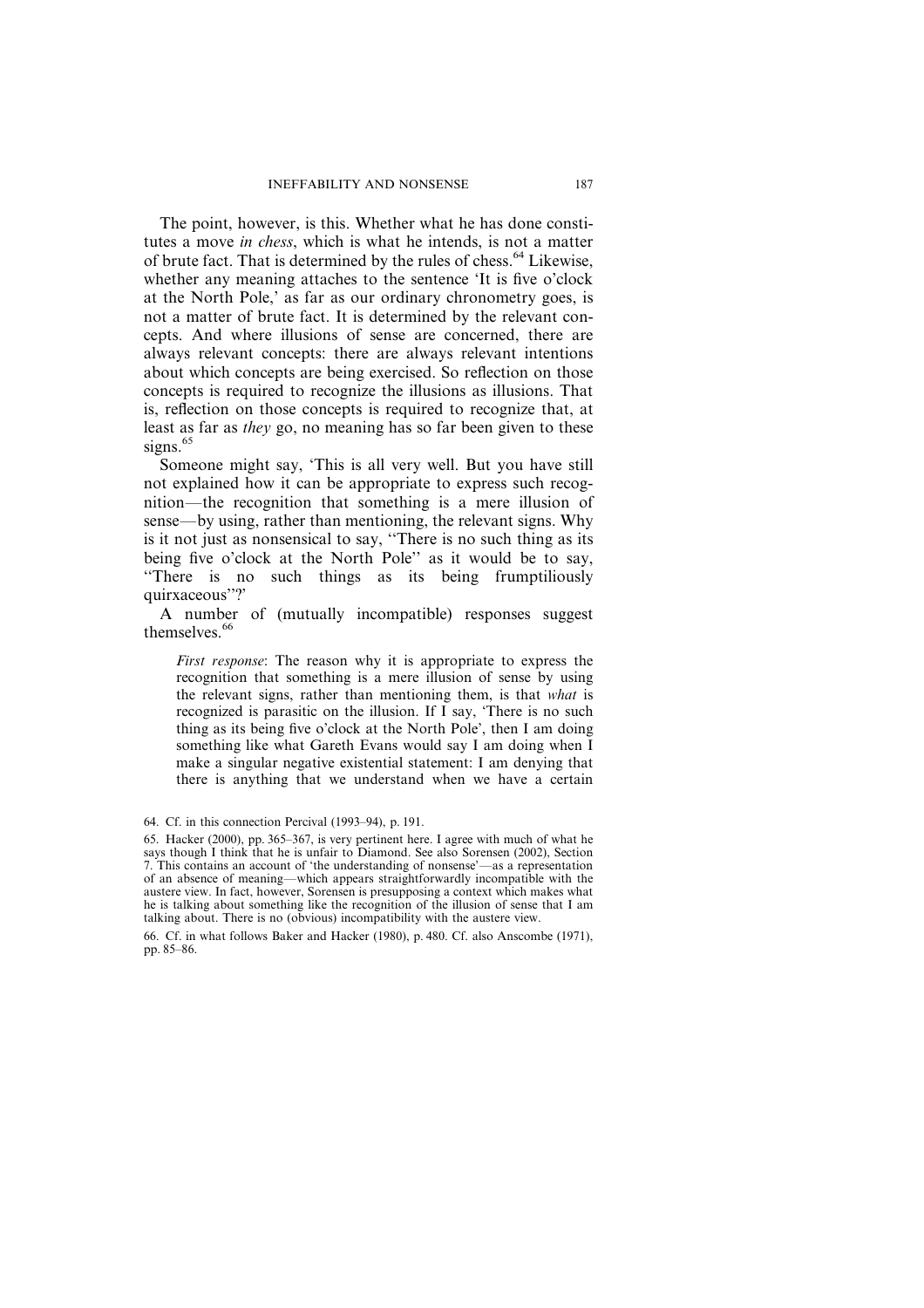illusion of understanding, and I am identifying the illusion by re-creating it. You cannot understand what I am saying without 'entering into' the illusion.<sup>67</sup>

*Second response*: It is *not* appropriate to express the recognition that something is a mere illusion of sense by using, rather than mentioning, the relevant signs. But nor, contrary to appearances, do we do that. If I say, 'There is no such thing as its being five o'clock at the North Pole,' then I am mentioning, not using, the expression 'five o'clock at the North Pole'—just as, if I say, 'By 1857 she had become George Eliot,' then, despite the surface grammar of what I say, I am mentioning, not using, the name 'George Eliot'.

*Third response*: It is indeed as nonsensical to say, 'There is no such thing as its being five o'clock at the North Pole' as it would be to say, 'There is no such thing as its being frumptiliously quirxaceous.' But this is still the best we can do when trying to express our recognition of that illusion—the point being that our recognition of that illusion, as of any other similar illusion, is incapable of being expressed. It is of a piece with the ineffable understanding afforded by the *Tractatus*.

I shall not try to arbitrate between these responses. Nor shall I speculate on what others may be available. I shall simply record (what may come as a surprise) that I am uncomfortable with the third. I find the postulation of *that* link between ineffability and nonsense overly crude. True, there is pressure on us elsewhere to say something along the same lines. Imagine that Henry is in the grip of this particular illusion and says, 'It is five o'clock at the North Pole.' Then a very natural way for us (to try) to register Henry's mistake is to say, 'Henry thinks that it is five o'clock at the North Pole.' Yet without some ancillary gloss, it would appear that the nonsensicality of Henry's assertion infects ours.<sup>68</sup> This suggests that the best we can do to express our understanding of

68. Cf. *TLP*, 5.5422.

<sup>67.</sup> Evans (1982), Ch. 10, esp. Section 10.4. (And see in particular pp. 344 ff. for the importance to Evans's account of our using, not mentioning, the relevant singular term.) Weiss, in Weiss (2001), expressly rejects any such application of Evans's ideas to this sort of case on the grounds that, where nonsense is concerned, there is no analogue of what Evans calls 'the game-to-reality shift': see Evans, *op*. *cit*., p. 362, and Weiss, *op. cit.*, pp. 233 ff. But since, on Evans's view, the simple use of a nonreferring singular term itself issues in a kind of nonsense (Ch. 9 *passim*, e.g. p. 388), it seems to me that Weiss is in effect rejecting, not merely the application of Evans's ideas to this sort of case, but Evans's ideas themselves.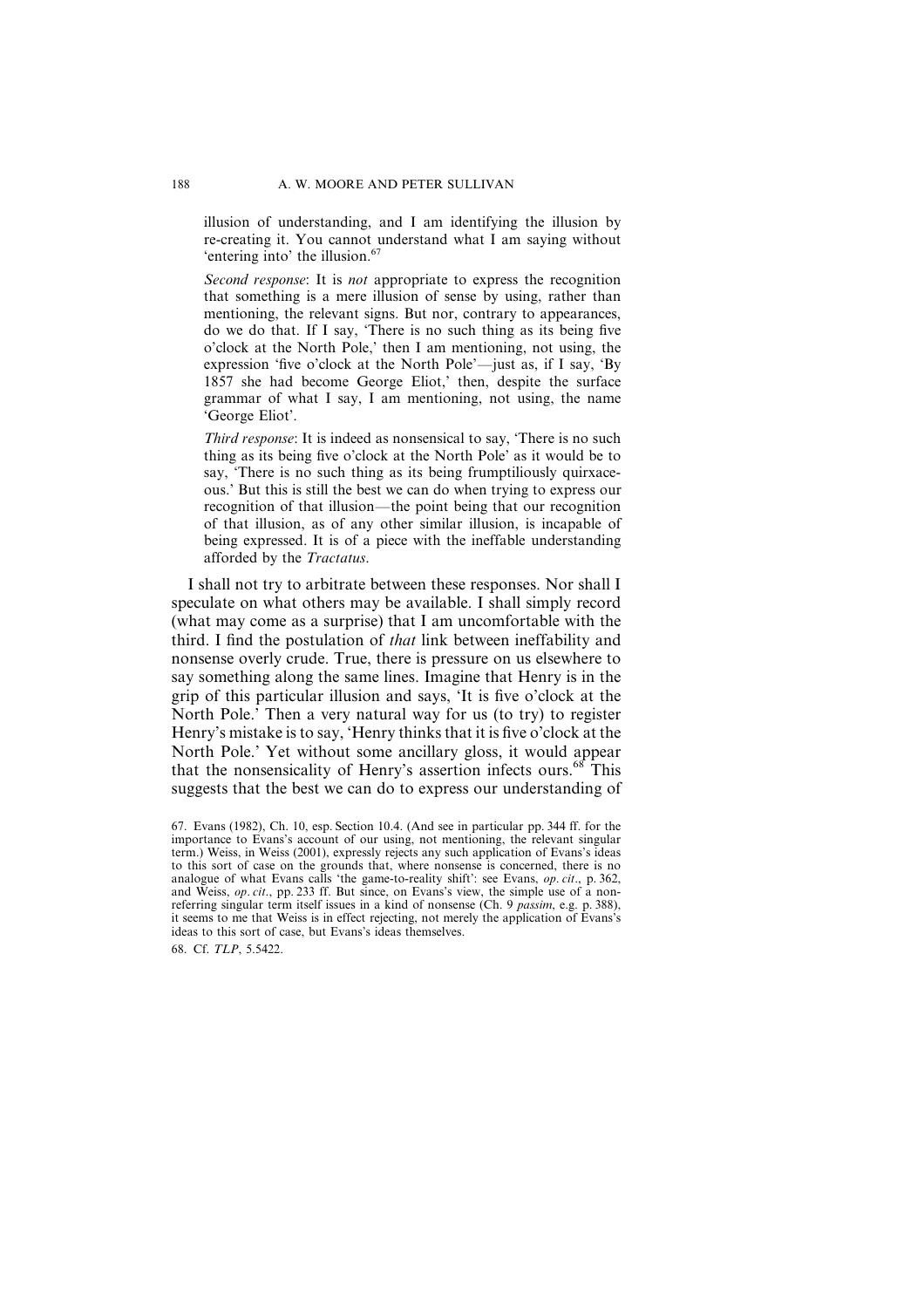Henry—I do not, of course, say our understanding of Henry's assertion—is to produce nonsense, which in turn entails that our understanding of Henry is ineffable.<sup>69</sup> However, I think it would be very rash to accede to this without further ado. It is not at all clear to me that we cannot make room for the straightforward truth of an assertion of 'Henry thinks that it is five o'clock at the North Pole,' perhaps along the lines of the second response above. (It is not at all clear to me, for that matter, that we cannot make some room for the straightforward truth of an assertion, in simple exegetical mode, of 'Wittgenstein holds that objects are simple.' Indeed, it is not at all clear to me—though this raises additional complications—that we cannot make some room for the straightforward falsity of an assertion, in simple exegetical mode, of 'Wittgenstein holds that facts are simple.')

I recoil from the third response, then. Nevertheless I do ultimately want to endorse something of that sort.

The discussion above is focused on one particular, rather superficial illusion of sense. But suppose we turn our attention to an altogether more fundamental *family* of illusions to which we are subject. I have in mind illusions that manifest the urge we have, itself ill-conceived, to transcend our limitations: illusions that arise when we try to apply concepts that are adapted to these limitations as though they were not, indeed as though they were not adapted to any limitations at all. An example, I suggest, is the illusion that attaches to the sentence 'The world exists as a limited whole.'<sup>70</sup>

Consider the understanding which someone might have of this general phenomenon, and the associated capacity to recognize the illusions in this family as illusions. Can *that* understanding be expressed? Will not the attempt to express it involve producing more of the very nonsense in question? Will it not involve trying to transcend the relevant limitations in an effort to stake off the

69. There is something very like this train of thought in Diamond (2000), Section 4 and p. 161, though Diamond does not herself talk in terms of ineffable understanding, and  $\hat{I}$  am closer to her than the remarks which I am about to make in the main text suggest. Cf. also Sorensen (2002), p. 173, where he writes, 'I can think you have a [particular] meaningless thought only if I think I have the same meaningless thought.' (Sorensen, who is arguing for the possibility of meaningless thought, sees this conditional as apt for an application of *modus ponens*. Others might see it as apt for an application of *modus tollens*.)

70. Cf. fn. 57. Cf. also, in connection with this particular illusion, Plato (1961), 144e– 145a; Kant (1998), A503–505/B531–533; *TLP*, 6.45; and Murdoch (1993), p. 1.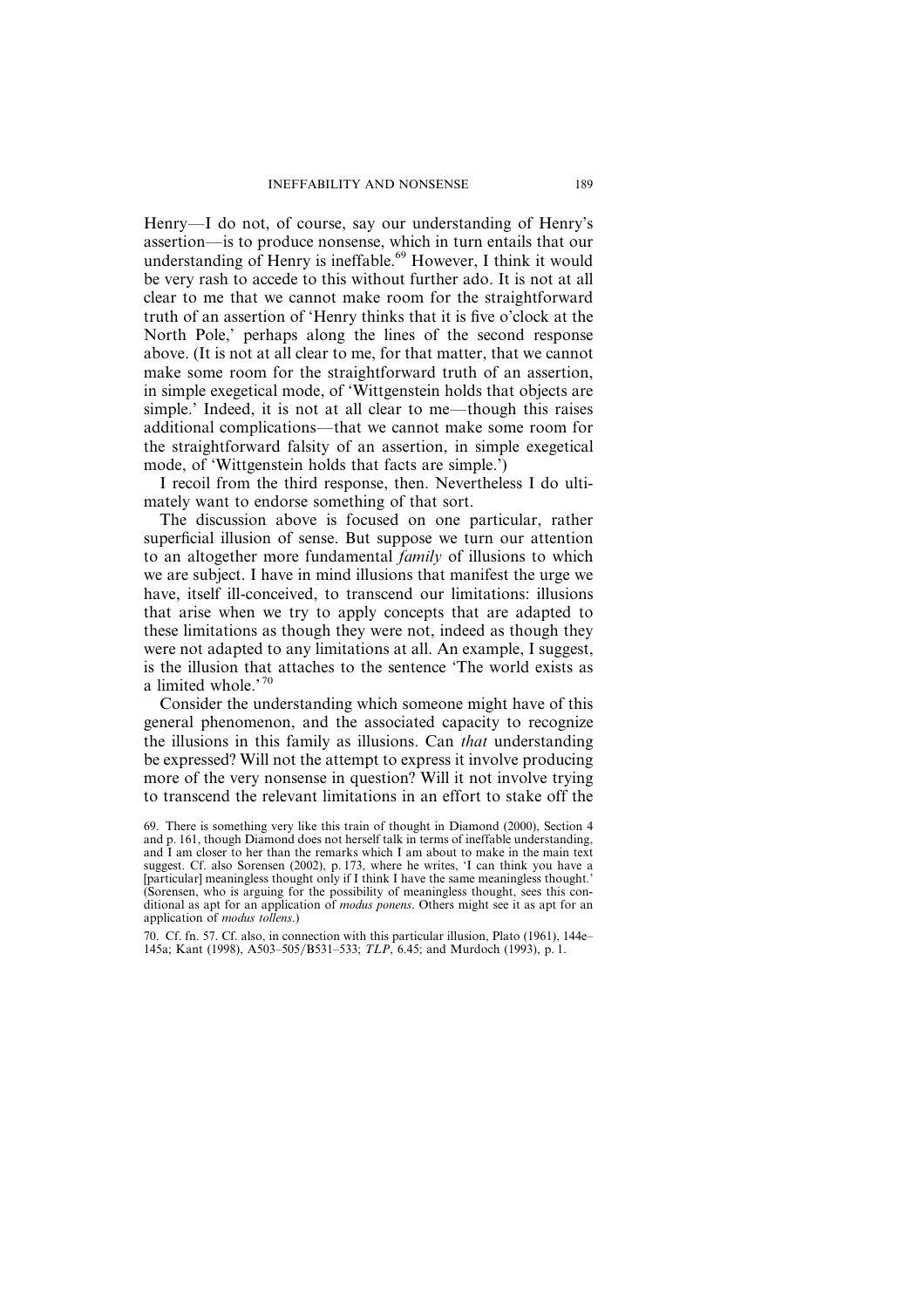territory that is home to the illusions; and perhaps also trying to implement some form of transcendental idealism whereby we cannot talk about anything that is not part of 'our' world, a world that is itself in some mysterious way bound by these limitations? In sum, will it not involve trying 'to draw a limit to thought'—where this is something that cannot be done unless 'both sides of the limit [are] thinkable'?<sup>71</sup>

I ask these questions rhetorically. I realize that much more would be required to demonstrate that they have the answers implicit in my asking them. But if they do, then surely they provide a fair characterization of the project of the *Tractatus*. The illusions of sense in question are both the target of the book and the content of the book, and we, the readers, are supposed to understand the project—are supposed to understand Wittgenstein—by discovering that we cannot in the end make sense of the book. It falls apart in our hands. The very process of watching it fall apart is what brings us to our understanding of how these illusions arise, $72$  an understanding which, if the closest we can come to expressing it is producing just such nonsense, is ineffable.

To the extent that we achieve this understanding, we have, as I put it earlier, a *command* of the nonsense. We know how not to use the relevant concepts, as well as how to use them. And our grasp of those concepts is thereby fuller than it would have been had we not been tempted to extend them in this way and had we only ever had the latter knowledge.<sup>73</sup> We are masters of a technique: the practice of doing what Wittgenstein characterizes as philosophy. This is an activity rather than a body of doctrine.74 And our mastery is ineffable.

71. *TLP*, p. 3.

72. Cf. Crary (2000), p. 13. (It is tempting to say that, just as a proposition shows its sense— $T\angle(\hat{L}P)$ , 4.022—so too a piece of nonsense shows its lack of sense. Cf. Conant (1989), fn. 39, where he writes, 'The only thing [nonsensical] propositions can show ... [is] their nonsensicality.' In fact, however, this is just more nonsense.)

73. Cf. Lear's comment in Lear (1984), p. 240: 'Post-neurotic consciousness is fundamentally more complex than a healthy consciousness that has never suffered disease or cure.' There is also a Biblical echo here: see Genesis, Ch. II, vv. 16–17, and Ch. III, vv. 2–5.

74. *TLP*, 4.111–4.116. (Wittgenstein talks of philosophy as aiming at the clarification of thoughts: 4.112. I take it that the clarification of thoughts includes the elimination, where necessary by re-casting the thoughts, of associated impulses to nonsense: e.g. 4.115; cf. 3.323–3.325. This is all connected with the powerful conception of thought that the *Tractatus* engenders, whereby what can be thought at all can be thought with complete clarity: 4.116.) The phrase 'masters of a technique' is a deliberate allusion to Wittgenstein (1974), Pt I, Sections 150 and 199.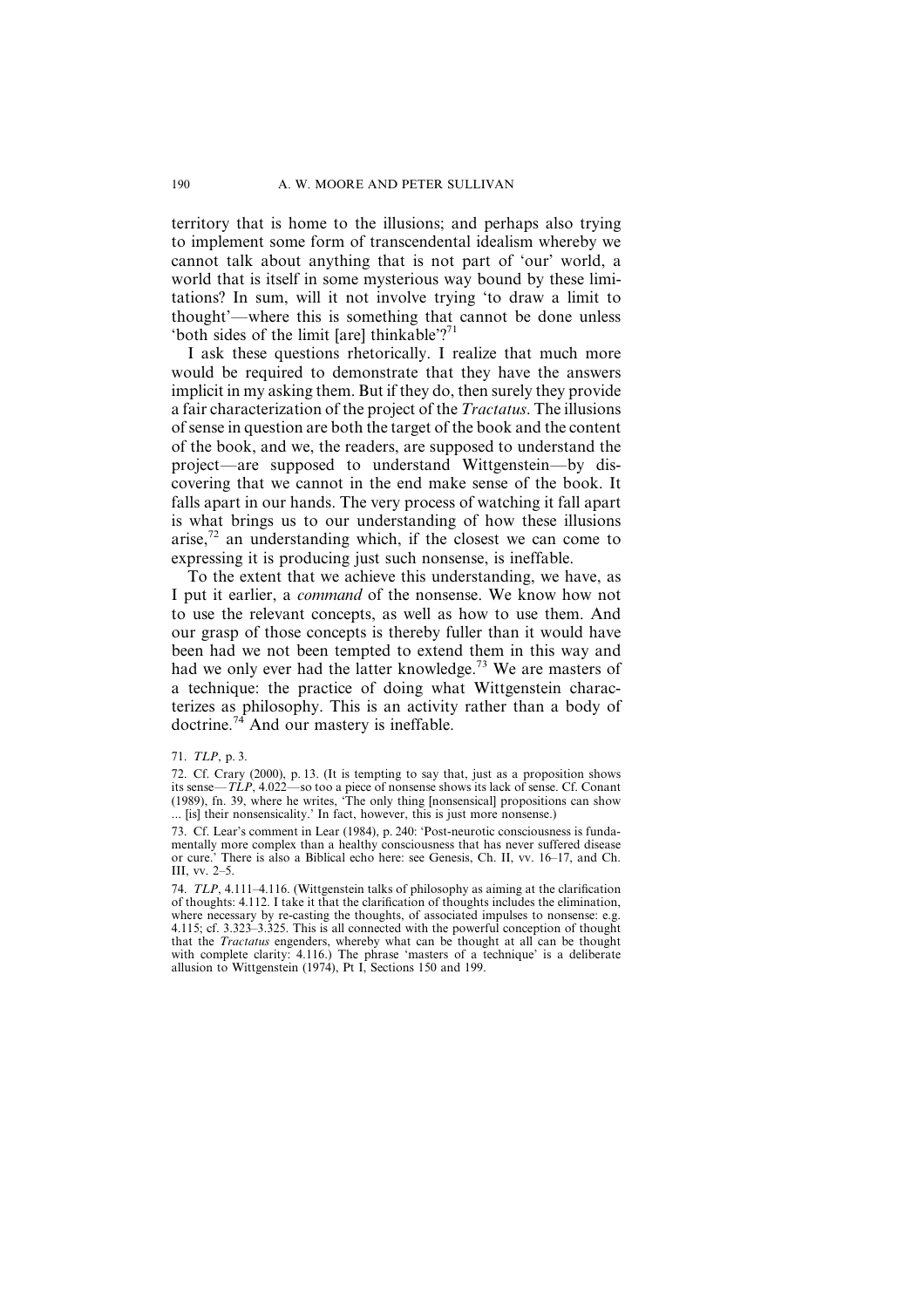It seems to me, then, that we can say all of the following about the *Tractatus*:

- that it is written to convey something ineffable;
- that what it consists of, for the most part, is what would result from a (necessarily forlorn) attempt to *express* what it is written to convey;

hence

- that what it consists of, for the most part, is nonsense:
- that the reader is supposed to grasp what it conveys by processing this nonsense, and in particular by eventually recognizing it as nonsense;
- that recognizing this nonsense as nonsense means recognizing it as sheer lack of sense which says *nothing* about how things are;

and finally

• that not only is grasping what the book conveys supposed to be quite compatible with, it is supposed to demand, utter impatience with the idea of ineffable thoughts, or ineffable truths.

Whether this is more in line with the traditional reading or the new reading—whether, perhaps, it is more in line with something intermediate *a` la* McGinn (see above, Section V)—I shall leave to others who may be interested in the question to judge.<sup>75</sup>

### **REFERENCES**

Alston, William P. 1956. 'Ineffability', *Philosophical Re*û*iew* 65, pp. 506–522. Angene, Lyle E. 1982. 'Five O'Clock Here', *Analysis* 42, pp. 78–79.

- 
- Anscombe, G.E.M. 1971. *An Introduction to Wittgenstein*'*s Tractatus*, Bristol: Thoemmes Press.
- Baker, G.P. and Hacker, P.M.S. 1980. *Wittgenstein*: *Understanding and Mean*ing, Volume I of *An Analytical Commentary on the Philosophical Investigations*, Oxford: Basil Blackwell.
- Cavell, Stanley. 1979. *The Claim of Reason*, Oxford: Oxford University Press.
- Conant, James. 1989. 'Must We Show What We Cannot Say?', in Richard Fleming and Michael Payne (eds.), *The Senses of Stanley Ca*û*ell*, Lewisburg: Bucknell University Press, pp. 242–283.
- Conant, James. 1991. 'The Search for Logically Alien Thought: Descartes, Kant, Frege, and the *Tractatus*', *Philosophical Topics* 20, pp. 115–180.

75. I am very grateful to Jane Heal, Julie Jack, Marie McGinn, Howard Robinson, and Peter Sullivan for comments that helped me to improve this essay.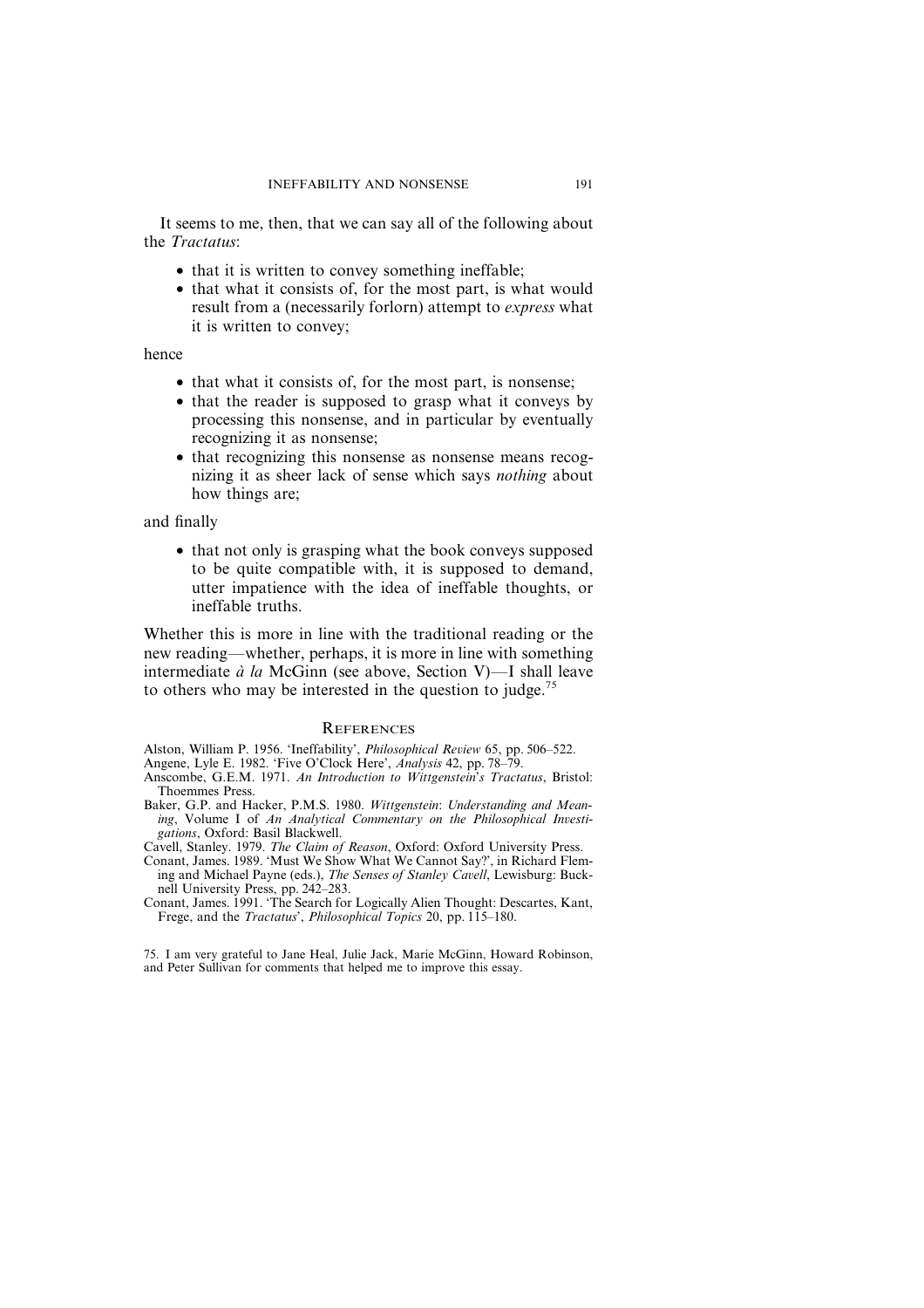- Conant, James. 2000. 'Elucidation and Nonsense in Frege and Early Wittgenstein', in Alice Crary and Rupert Read (eds.), *The New Wittgenstein*, London: Routledge, pp. 174–217.
- Cooper, David E. 1991. 'Ineffability', *Proceedings of the Aristotelian Society* Supp. Vol. 65, pp. 1–15.
- Crary, Alice. 2000. 'Introduction', in Alice Crary and Rupert Read (eds.), *The New Wittgenstein*, London: Routledge, pp. 1–18.
- Davidson, Donald. 1984. 'On the Very Idea of a Conceptual Scheme', reprinted in his *Inquiries into Truth and Interpretation*, Oxford: Oxford University Press, pp. 183–198.
- Diamond, Cora. 1991. 'Throwing Away the Ladder: How to Read the *Tractatus*', reprinted in her *The Realistic Spirit*: *Wittgenstein*, *Philosophy*, *and the Mind*, Cambridge, Mass.: The MIT Press, pp. 179–204.
- Diamond, Cora. 2000. 'Ethics, Imagination and the Method of Wittgenstein's *Tractatus*', reprinted in Alice Crary and Rupert Read (eds), *The New Wittgenstein*, London: Routledge, pp. 149–173.
- Evans, Gareth. 1982. *The Varieties of Reference*, ed. John McDowell, Oxford: Oxford University Press.
- Fitch, F.B. 1963. 'A Logical Analysis of Some Value Concepts', *Journal of Symbolic Logic* 28, pp. 135–142.
- Friedlander, Eli. 2001. *Signs of Sense*: *Reading Wittgenstein*'*s* Tractatus, Cambridge, Mass: Harvard University Press.
- Grice, H.P. 1967. 'Meaning', reprinted in P.F. Strawson (ed.), *Philosophical Logic*, Oxford: Oxford University Press, pp. 39–48.
- Hacker, P.M.S. 1986. *Insight and Illusion*: *Themes in the Philosophy of Wittgenstein*, revised edn., Oxford: Oxford University Press.
- Hacker, P.M.S. 1996. *Wittgenstein*'*s Place in Twentieth*-*Century Analytic Philosophy*, Oxford: Basil Blackwell.
- Hacker, P.M.S. 2000. 'Was he Trying to Whistle it?', in Alice Crary and Rupert Read (eds.), *The New Wittgenstein*, London: Routledge, pp. 353–388.
- Hofstadter, Douglas R. 1980. *Go¨del*, *Escher*, *Bach*: *An Eternal Golden Braid*, Harmondsworth: Penguin.
- Horwich, Paul. 1990. *Truth*, Oxford: Basil Blackwell.
- Kant, Immanuel. 1998. *Critique of Pure Reason*, trans. and ed. Paul Guyer and Allen W. Wood, Cambridge: Cambridge University Press.
- Koethe, John. 2002. 'Stanley and Williamson on Knowing How', *The Journal of Philosophy* 99, pp. 325–328.
- Kremer, Michael. 2001. 'The Purpose of *Tractarian* Nonsense', *Nouˆs* 35, pp. 39– 73.
- Lear, Jonathan. 1984. 'The Disappearing ''We''', *Proceedings of the Aristotelian Society* Supp. Vol. 58, pp. 219–242.
- Lewis, David. 1986. *On the Plurality of Worlds*, Oxford: Basil Blackwell.
- Mackie, J.L. 1981. 'Five O'Clock on the Sun', *Analysis* 41, pp. 113–144.
- McGinn, Marie. 1999. 'Between Metaphysics and Nonsense: Elucidation in Wittgenstein's *Tractatus*', *The Philosophical Quarterly* 49, pp. 491–513.
- Moore, A.W. 1984. 'Possible Worlds and Diagonalization', *Analysis* 44, pp. 21– 22.
- Moore, A.W. 1989–90. 'A Problem for Intuitionism: The Apparent Possibility of Performing Infinitely Many Tasks in a Finite Time', *Proceedings of the Aristotelian Society* 90, pp. 17–34.
- Moore, A.W. 1997. *Points of View*, Oxford: Oxford University Press.
- Moore, A.W. 2003. 'Ineffability and Religion', *European Journal of Philosophy* 11.